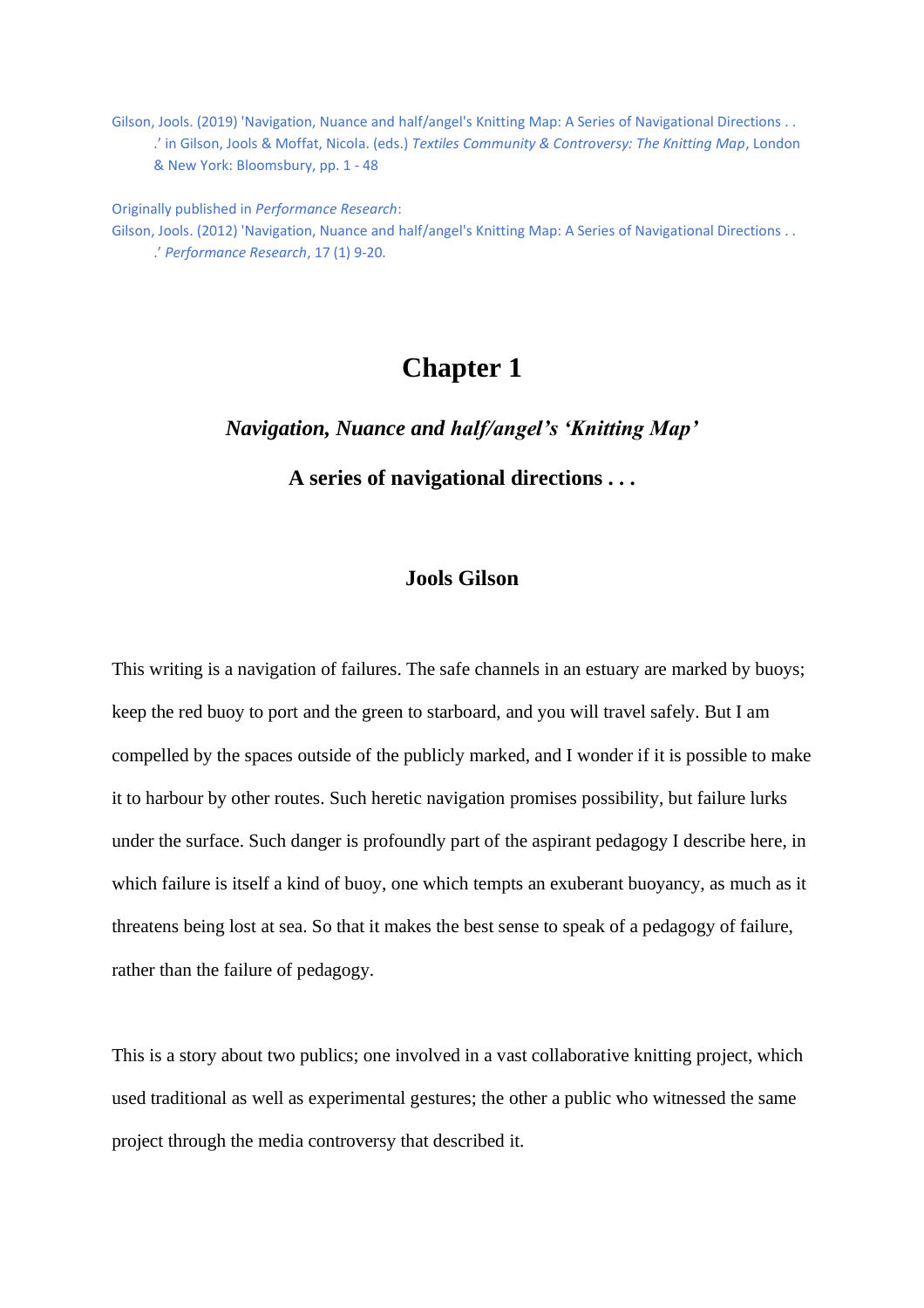*The Knitting Map* was a departure for us as a company, we had spent ten years making dance theatre and installation work. In *The Knitting Map* we proposed a work that we hoped could be a gift to a city that was my home, and which was designated as European Capital of Culture in 2005. But by a contingent of its Irish audience (the majority of whom never visited the work), this gift was unwanted. So here is the affect of failure: It hurts. It is an injury. But being on the whole a cheerful and hardy traveller, and having made such an impossibly huge map, I'm off to chart this story with all its complexities of nationality, femininity, fury and  $love<sub>1</sub>$ 

◈

We are called *half/angel* for a reason. The name is from a trapeze move, which I learnt when studying trapeze in the early 1990s. I loved it because one moment you are sitting prettily on the trapeze, with one hand grasping the bar, and the next you fall backwards holding on with that single grasped hand, and a flexed foot catches the place where wood and rope meet. If it works you fly underneath the bar, and you are half an angel. I long for such falling and such flight; movements in which you have to fall in order to fly. So we are half/angels, creatures equally enamored of falls and flights, knowing in our bones and blood that there is a way to fall into flight.

But there are times when falling fails to turn into any kind of angel, even half of one. Learning this technique was a process of repeated indignity, training with a wide belt around our waist called a lunge. Should we fall, as we all do, our teacher pulls down hard on the lunge rope, so that we are caught, dangling in space. But we always try again, cajoled into ending with our (partial) angel intact. And in this way, failure is our guide. Being willing to fall is another.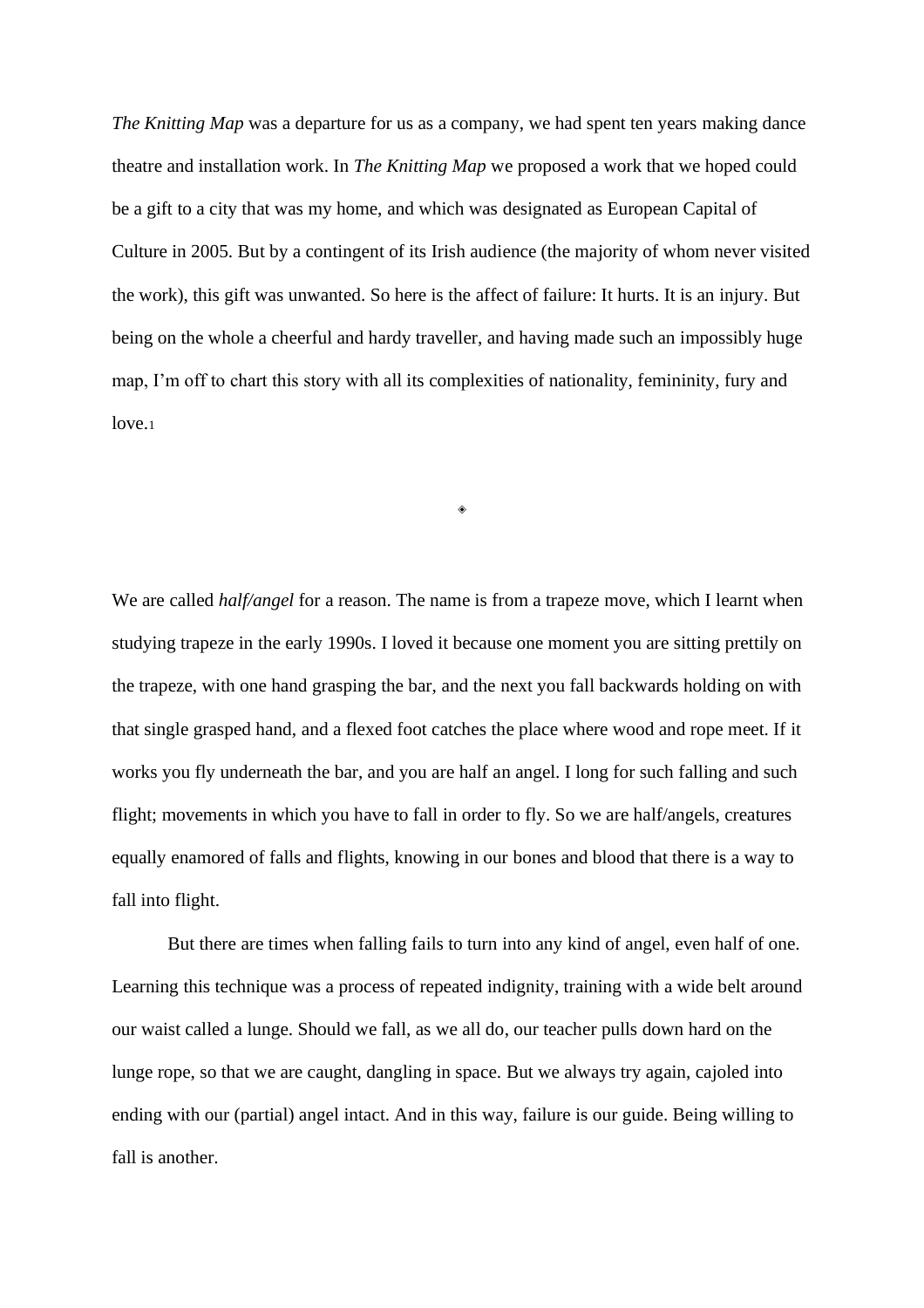And so we fall into the prosaic and everyday. We fall into our first tangle in which some contingents of the press, and many of our knitters believe our project *The Knitting Map* to be about a literal mapping of Cork City. We are appalled, whilst many of our knitters think of it as a lovely idea, and volunteer to knit particular parts of the city. Our understanding of processes of cartography assumed a poetic plurality. Our map wasn't literal, because such literality would not have allowed us space to be playful with how cartographic energies depict all kinds of geographies, from the tone of laughter of the cartographer, to how Mary was late on that Tuesday, to the vast impossible secrets of the complexity of knitting, to the floods in March, and the snow in November, and the heat of August, and the lull in October, to Ciara's poor tension, and Maura's cable, and nobody cleaned the toilets on Sunday so I had to do it before I could change the wool for Monday, to the valuing of women's lives and community, to the ferocity of some of the press, to people crossing oceans solely to visit us, to indignant men arriving surprised at quiet industry, to the way we laughed so hard we wet our knickers at Elizabeth's leaving do, to the neighbours getting upset, to drums playing, and scones being eaten, to fury and love, and tears, and tension of all kinds, and love, and love. And women in Philadelphia weeping at the sight of it. How could we map that with something that was just a picture, that imagined streets to stay in orderly parallels, and suburbs to remain peripheral, and all of that? And whilst we sat appalled, we began to understand that imagination is a privilege of unparalleled proportions, far beyond the material privations that play themselves out in the lives of too many of us. To be able to be playful with imaginative possibilities is to believe in different kinds of worlds. The vision of *The Knitting Map* – the women of a city rising up and knitting the weather for a year, has a revolutionary gesture at its core. Its poetic motion sought to find a quiet but profound way to give space to the astonishing in the everyday of so much feminine activity. It sought to give space to a profound politics of care, to ask if skills normally used for gift giving and solace,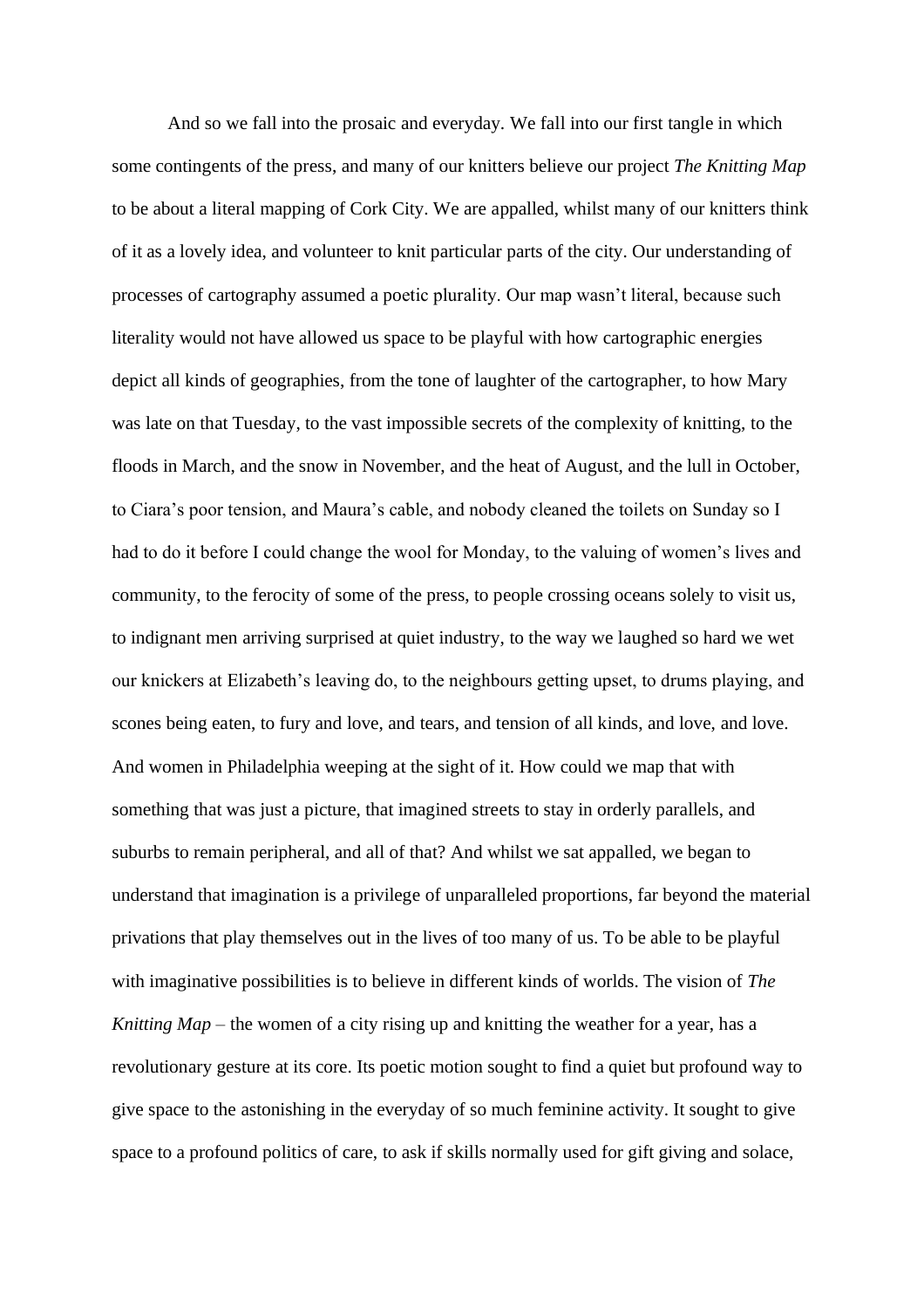could be used for something of vast collaborative gorgeousness, something whose use-value (a thing which would so often trouble our critics and collaborators alike) was both poetic and political.

> A small boat under oars need show only a lantern or electric torch in sufficient time to prevent collision.

*RYA International Regulations for Preventing Collisions at Sea*, (Anderson 1995: 18c)

Reverse Stocking Stitch Check in Nutmeg. Quiet. Sister Susan and the girls from Knocknaheeny.

The Knitting Map Log: (2005: 7<sup>th</sup> June)

Holding on to my trapeze with a clasped hand and readying my flexed foot, I drop backwards. And my repeated tangling with rope and wood is still happening when I sit down and knit in this cacophony of knitting that is *The Knitting Map.* Here I am falling, and whilst failure attends my learning and my teaching, I am brave enough to carry on catching wool and knitting needles like a trapeze move, but this time, it is the hundreds of women who visit daily who perform stunts between their dextrous arms and fingers, and the twine of wool. And they come with us to risk flight.

1.ladies knitting portrait.tif

### **Risking Flight**

<sup>2</sup> *In half/angel's project* The Knitting Map*, digital codes were written to translate information about how busy Cork City was, into knitting stitches, and what the weather was like, into wool colour. This information was uploaded to digital screens as a simple knitting pattern (knit this stitch in this colour), and volunteer knitters sat*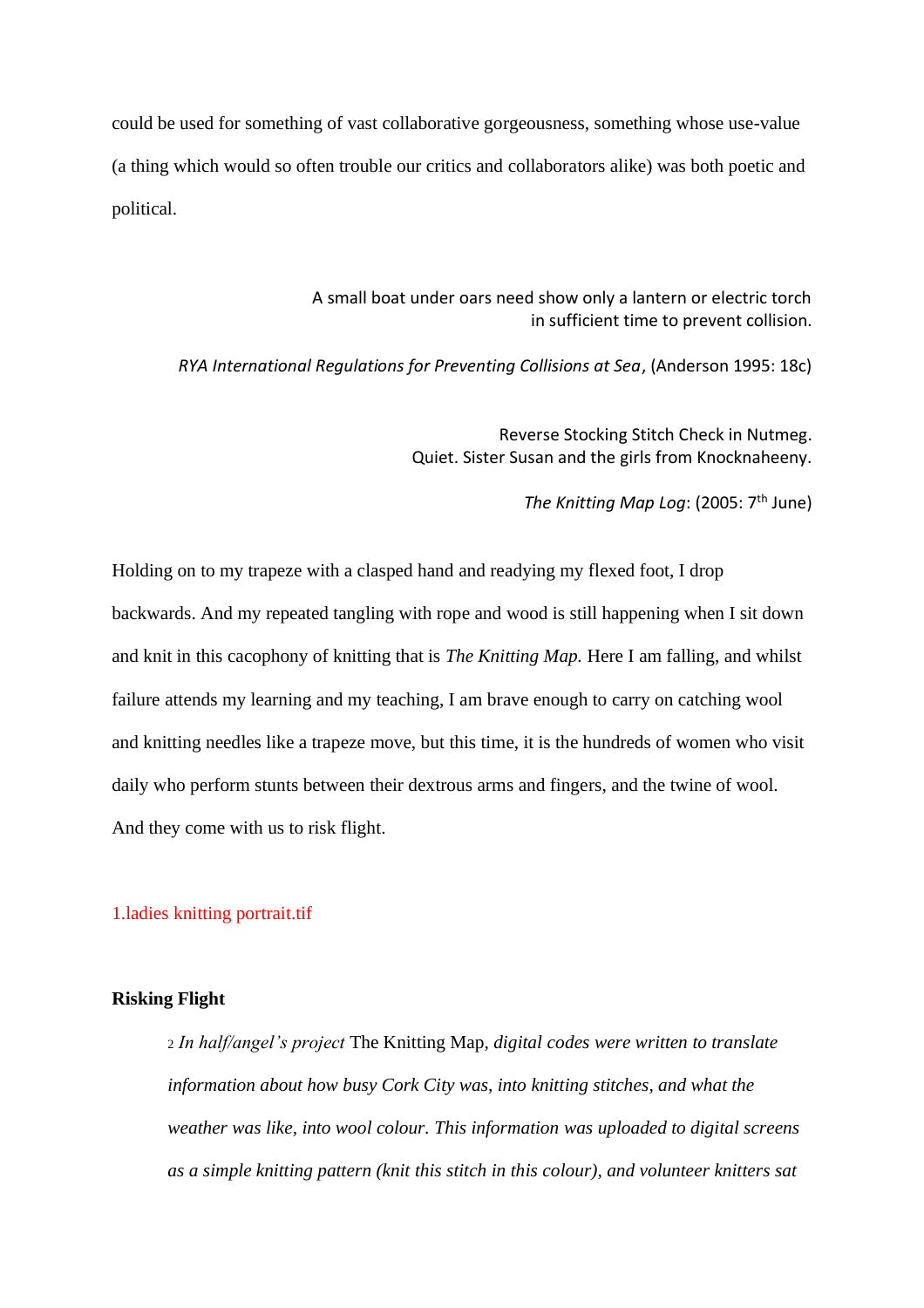*at twenty knitting stations in a wooden amphitheatre in the crypt of St. Luke's Church and knitted. And they did this every day for a* 

*year. (Barkun, Gilson-Ellis & Povall 2007: 13-14)*

The technology that was part of imagining *The Knitting Map* had been part of half/angel's performance and installation practice for ten years prior to 2005. This work with technology allowed us to haunt performance and installation with unsettling connections between gestures and voiced text or music. In *The Lios* (2004) gallery visitors moved their hands in pools of water to trigger recordings of a community remembering the sea, as if memory itself were dissolved in water. In *The Secret Project* (1999), dancers moved and spoke poetic texts whilst producing another layer of the same text with their movement, so that they and the audience became unsettled by a vocal and corporeal plurality, and time itself seemed troubled. If we had not spent a decade refining this kind of work we could not have imagined *The Knitting Map* in which a city and its weather generated knitting stitches and wool colour.

*The Knitting Map,* then, involved the culturally disenfranchised in the making of a vast artwork that was commissioned (and certainly perceived) as a flagship project for Cork's year as European Capital of Culture in 2005. Poetically and politically it was a work that sought to rework the urban territory of matter and meaning: knitting was used as something monumental - an abstract cartography of Cork generated by the city itself and its weather, and knitted every day for a year. To make such a gesture using feminine and female labour aspired to re-work the relationship between femininity and power in an Irish context - it gave cartographic authority to working-class older women from Cork, for a year.

The process of conjuring the energies of a city's climate into an abstract cartography meant that in an important sense the women involved in making *The Knitting Map*, *were knitting* the weather. Such a communal gesture brought frosts and floods, and heat into the domestic and ordinary act of knitting. It opened its close, domestic, and feminine associations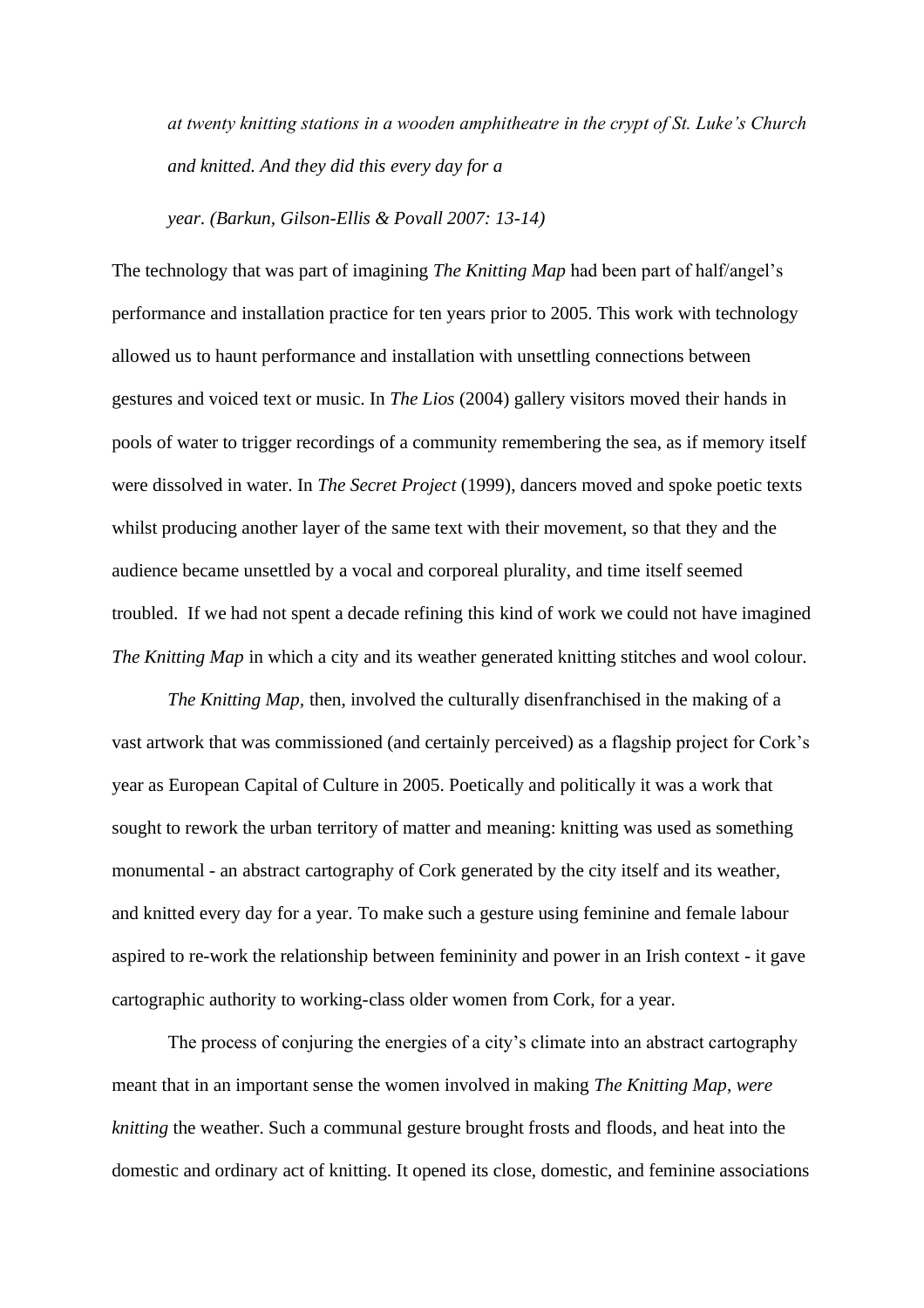to the literal and metaphorical sky. *The Knitting Map* also allowed the mathematical complexity of knitting difficult stitches to be brought into proximity to a frantic city, clogged with traffic and queues, and crowded streets. In keeping track of shifting numerical combinations to produce, for example, an open honeycomb cable,<sup>3</sup> these women re-worked the *actual* digital information about busyness being sent up to them from the city, and they did so by integrating this data with their hands (their digits) in processes of communal hand knitting. *The Knitting Map* allowed the prevailing cultural peripherality of middle-aged women to make a collectively original and beautiful thing, and in doing so re-mapped their own apparently tangential geography.<sup>4</sup>

> Tidal streams flow towards a direction. Winds flow from a direction.

*Navigation: An RYA Manual* (Culiffe 1992: 102

**Tw2RW**: Slip next stitch onto cable needle and leave at back of work, knit one, then purl one through back of loop from cable needle.

Debbie Bliss, *How to Knit* (1999: 158)

# **Yacht Master**

<sup>5</sup> I am a Yacht Master, but I cannot sail. I have a certificate from the Royal Yachting Association with my name on it. I have only once been in a yacht, and when we were out at sea, dolphins suddenly surrounded us - they were underneath us, and leaping beside us. They wove such playful curves again and again, that I was undone with the joy of it, stumbling from one side of the small boat to the other to look at them. The old man I sailed with had sailed all his life, and had never seen such a performance. In class I had become enchanted with extraordinary maps of the sea called charts, and a new language - 'chart datum'; 'dead reckoning'; 'isolated danger mark'. We learned about meteorology, navigation and collision regulations. I took notes and drew coloured diagrams. And when it came to the exam, I got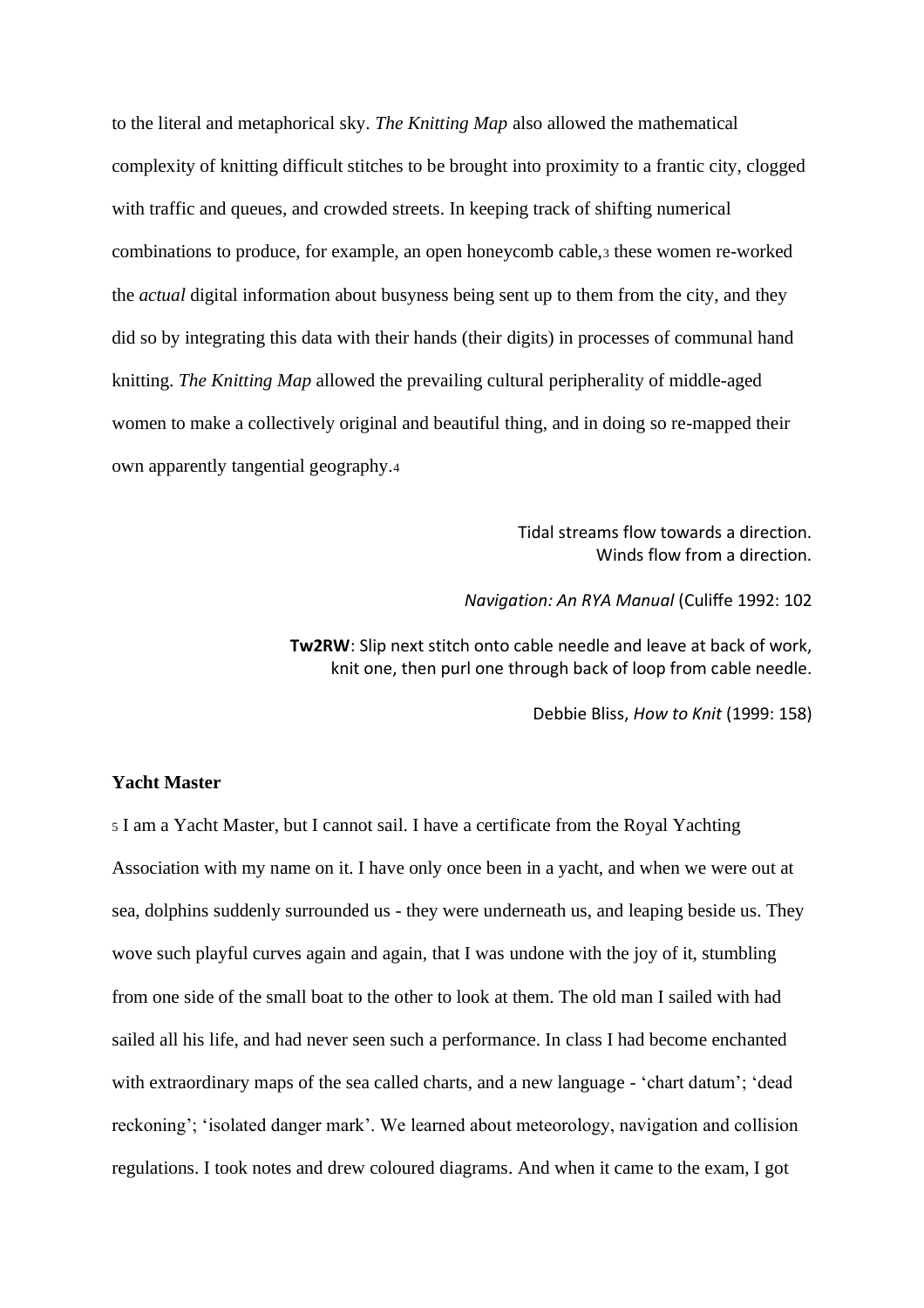the best mark in the class. But as I say, I cannot sail, but I am a Yacht Master. And all of my hankering for navigation of one sort or another is held within this story of respected qualification and unexpected marine joy. What more could I ever master about being in a vessel in the sea than those creatures sent leaping in my heart?

# 2. edge shot city hall.tif

So I came to *The Knitting Map* already enchanted with navigation. Making a map seemed an ordinary and straightforward thing to me. Making such a map out of wool, with the collaboration of several thousand women, and information about the weather and city busyness as its enervating cartography, seemed a sensible sort of gesture. I love maps because they purport to tell you how to get somewhere, which seems to me ridiculous. Getting somewhere is always a conundrum of analysis and surprise, rain and strange forks in the road cloud one's vision as a matter of course. We all lose our way, even when we arrive safely in good time. So it isn't that I am suspicious of maps, it's just that for me, maps and charts are delicious in their ability to resist and recoil and affirm our ability to get to a destination. I am a Yacht Master, but I cannot sail. And when I try to learn, dolphins assault my attempt in playful cacophonies of curves. Marine joy. But I love charts, and I can plot a course for you if I have the strength of the prevailing wind, and the times of high tide, and I know who should give way if two vessels meet, but I have never done these things with real boats. So what kind of navigator does this make me? And what kind of cartographer?

> Good navigation can be achieved only by experience. Imaginary passages worked on the dining room table, help to build up speed and proficiency in chart work, but they cannot be a substitute for practice at sea. . . Practice does not make the waves any smaller, the driving spray less penetrating or the motion less violent . . .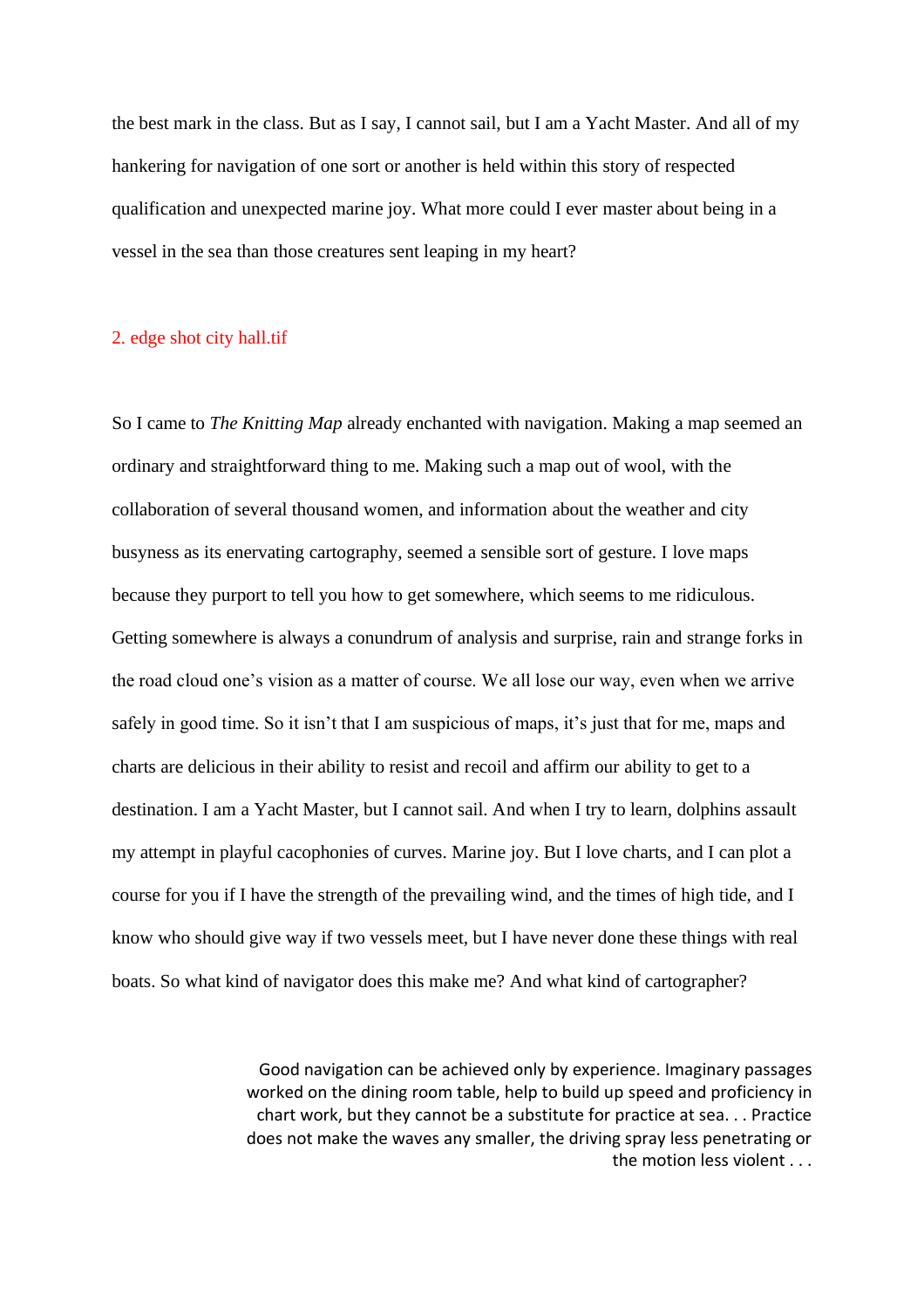### **Practice at Sea**

Not everyone shares my irreverence of pictorial topography, and all kinds of maps that I assumed failed me as I brought my wickedry out from its poetic enclave and onto the street. Others often assume that maps will have a direct relationship to the layout of their referents. So it was that along with some of our knitters, a gleeful Irish press assumed that because *The Knitting Map* mapped the city, that it would be literal; one in which the shapes of streets, and the actual place of the river would be reproduced, so that they could have a fine joke on our behalf and conject about what would happen if someone dropped a stitch, 'What worries me is that if one of them drops a stitch, there goes Knocknaheeny' (Buckley 2004: 11). Knocknaheeny isn't a neutral suburb in this jest  $-$  it is on the north side of Cork, and a byword for poverty, crime and violence.

> Yarn overs are most commonly used in lace patterns where you are creating a hole by making up stitches where some have been lost by working them together.

> > Debbie Bliss, *How to Knit* (1999: 99)

# **Enchantment**

<sup>6</sup> Knitting is an enchantment of the hands and fingers, a moving lattice work of wool and winding and tension. So that in our hands we see complexities fall away from us as something that is parochially called knitting. But in the secret glad grins we share when no one's watching and the gentleness of being guided into the mathematical intricacies of this unsettling and enchanting craft of the hands, we learn differently. Apparently, we do nothing, sitting there, chatting away, breaking for coffee and scones, but something is telling in the eagerness with which we get back to our labour of textiles and hands and fingers and wool.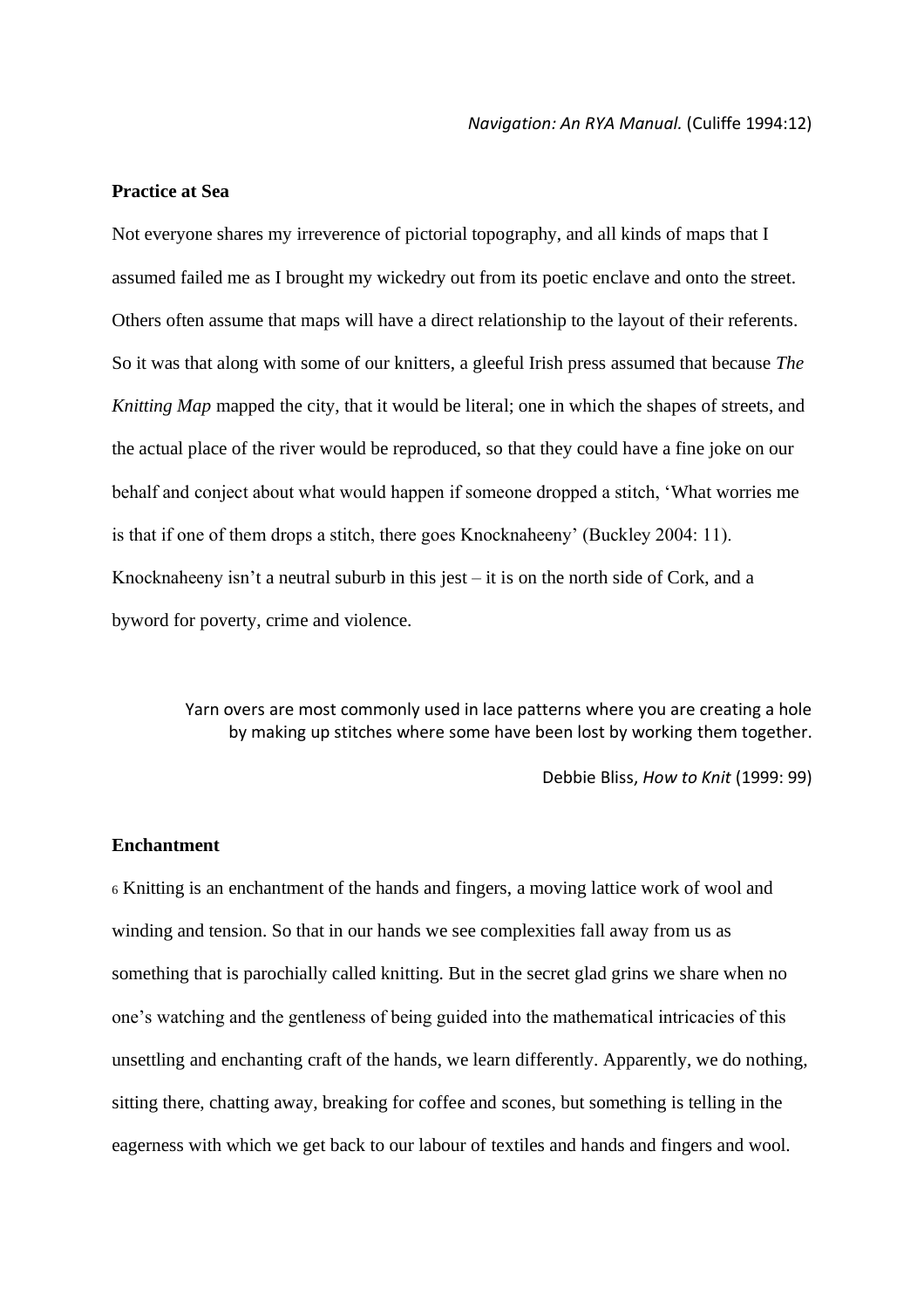Tangling affect with yarn and needles we trace and make our connection through story, gossip, argument and laughter.

### 3. wool ripple PA.tif

And let me tell you about the densities of colour, the drench of lilac drifting up from the crypt floor. They call it Amethyst and Heather, and here it is turned into the dimensional hexagons of a honeycomb cable, or the tiny one-by-one cables running like orderly veins into basket weaves, and then shifting into the duskiness of Devon Blue, and here again drifting into the virtuosity of a moss zig zag - seed textures jumping sideways and back again. These mauves and muted blues intensify when the weather is wet and wild, so that the finished map has swathes of such colours marking the storms of April 2005, their texture, their organization of knots made by the movement of the city itself, pedestrian and motor without distinction. So that busy Saturdays in midsummer send us cabling like nobody's business, and quiet wet Wednesdays have us mossing our single knit and single pearl, row after row, with contemplative ease. As we knit rain, lilacs attend our labour.

And what seems like a hundred tones of creams, light browns and greys; Glencoe, Ivory Cream, Naturelle, Sand, Nutmeg, Cinnamon, Biscuit, Stone, Putty, Sandstorm, Storm Cloud. They are called neutrals, but they are not. Tiny threads of grey-black in white, perfect cream, something darker; the warmth and muted pinkness of Nutmeg and Cinnamon. I turn in their heft, day after day.

And the greens, - a milky aquamarine, something grassy, and another tinged with khaki.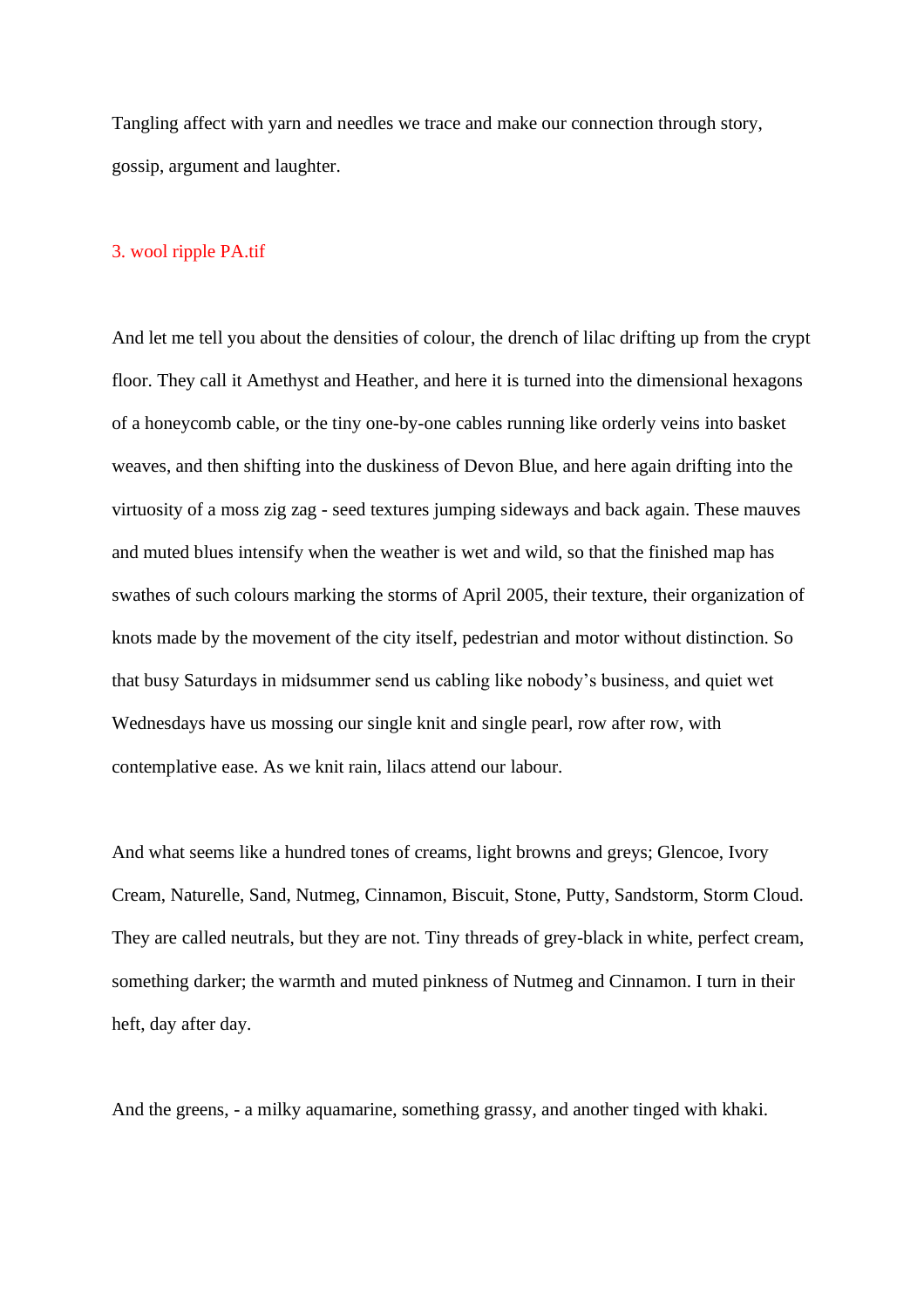I am ravished by colour, and I see the same happen sometimes inside visitors, the shock of moving from the damp dark entrance, into the light and labour of the work itself. It happens like a kiss, or rain. It is before language, even as I try to write it. It is colour and vastness and the shocking apprehension that it has been knitted by hundreds and soon thousands of hands.

# 4. jools kneeling PA.tif

In Philadelphia, Margaret and I sit amongst it, arranging the folds and drifts and enormity of its complexity. We do so shoeless and often choked up, crouching in the midst of it. There are drifts of it, up the walls, in pleated folds, and sometimes stretching wide and flat, and then rivulets dividing and meeting again. There is just so much of it, that it undoes people of their perception of hand-textiling. So that it is both an abundance of knitting, and a cacophony of absence.<sup>7</sup>

A submarine carries its steaming lights much lower than a vessel of her size is required to do ... at night this gives the impression that she is much further away than she actually is.

*Navigation: An RYA Manual* (Culiffe 1994: 5)

# **Cables**

# 5. close up.tif

<sup>8</sup> And here are knitting's most precocious feats – the cable! Look! Here they are tumbling; complex arrays of plaits and twists, wide and narrow beside each other, racing to the finish, their mossed foregrounds and stockinged backgrounds, blurring in the thrill of the chase. O!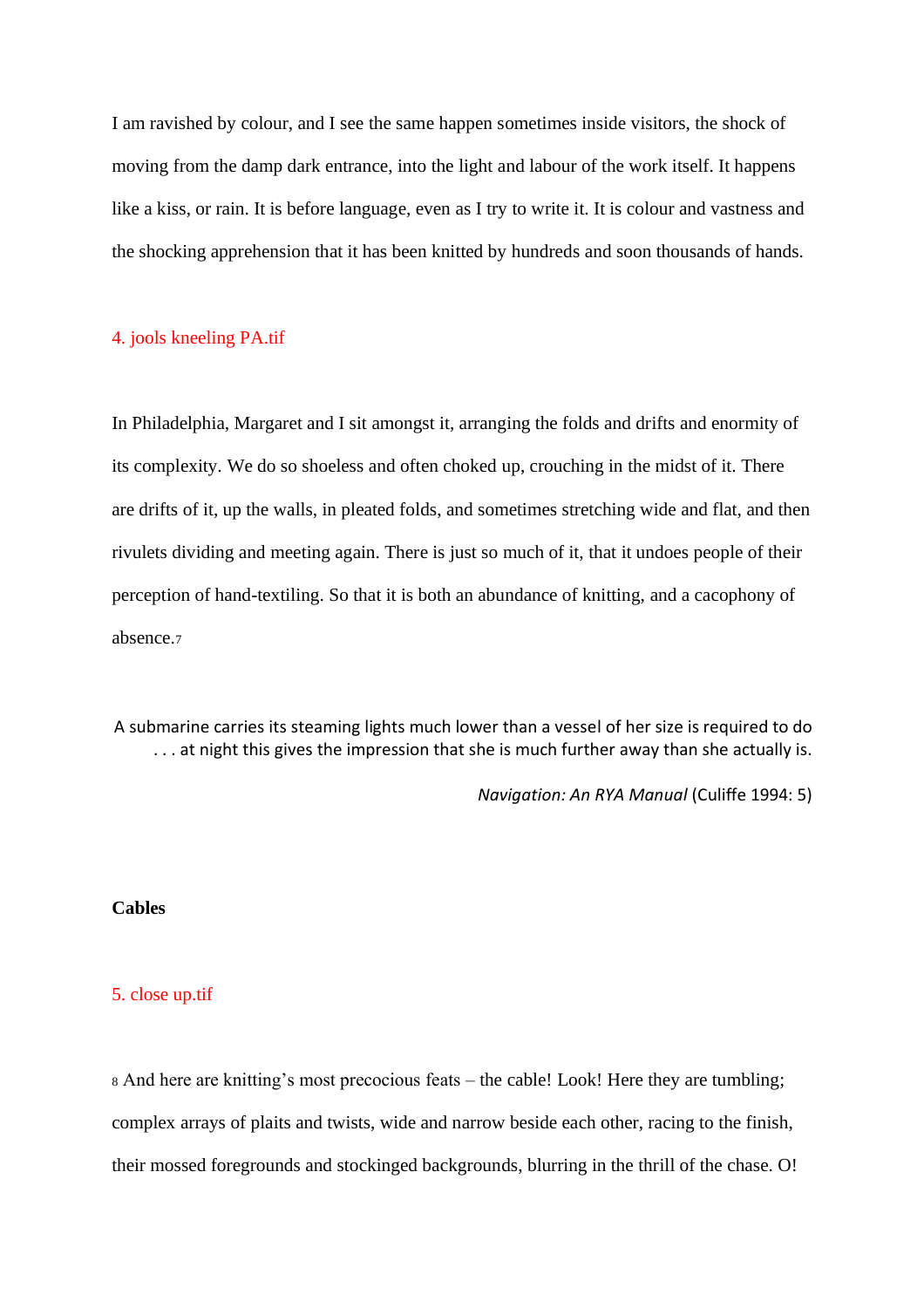The twist and the turn! The leap and the dive-behind! The gymnastics of yarn, tempted into dashing frivolity by urbanity itself! And yet, and yet - the choreography of the cable is not the same kind of darling for digital technologies at all! The digerati are irritated by cabling, longing to hide it away, keep it secret, or even be done with it altogether. When the President of Ireland chose to visit *The Knitting Map*, detectives came ahead of her to search our space – the crypt of St. Luke's Church. They chuckled politely when I told them that we were glad they'd come because knitting can be very dangerous. But the *really* funny thing, is that they thought I was joking. And then I unlocked the door that led behind the wooden amphitheatre, so that they could inspect the underside of the wooden circle where we knitted, and where Richard had hidden all the cables from the digital screens that brought the information about what knitting pattern to stitch and what colour yarn to use, into the hands of our knitters. The detectives walked along the wooden curve, and stared at the cacophony of cabling, coloured leads from ten computers leading to ten screens, each computer being fed information from Richard's digital hub, which itself received information from four city centre CCTV cameras (for the complexity of stitch), and our weather station (for the colour). Two detectives in suits stare at hundreds of cables curling into their sockets, and others leaping away irreverently to hard drives placed in an unruly line, and more still feeding the digital screens on the amphitheatre, and others again escaping away altogether. Momentarily, two detectives with little wires behind their ears, teeter on their heels, at this sudden spectacle of convoluted complexity beneath the quiet line of women knitting above. I offer them tea, which they politely refuse, but my question brings them to their senses, and they briskly walk along the curved space, before leaving our underworld to check for rain.

> You are a skipper of a yacht at anchor in Dover in 6.0m depth of water. It is Mean High Water Neap. A crew member drops a winch handle overboard. What will be the depth at Low Water when you send him down to get it?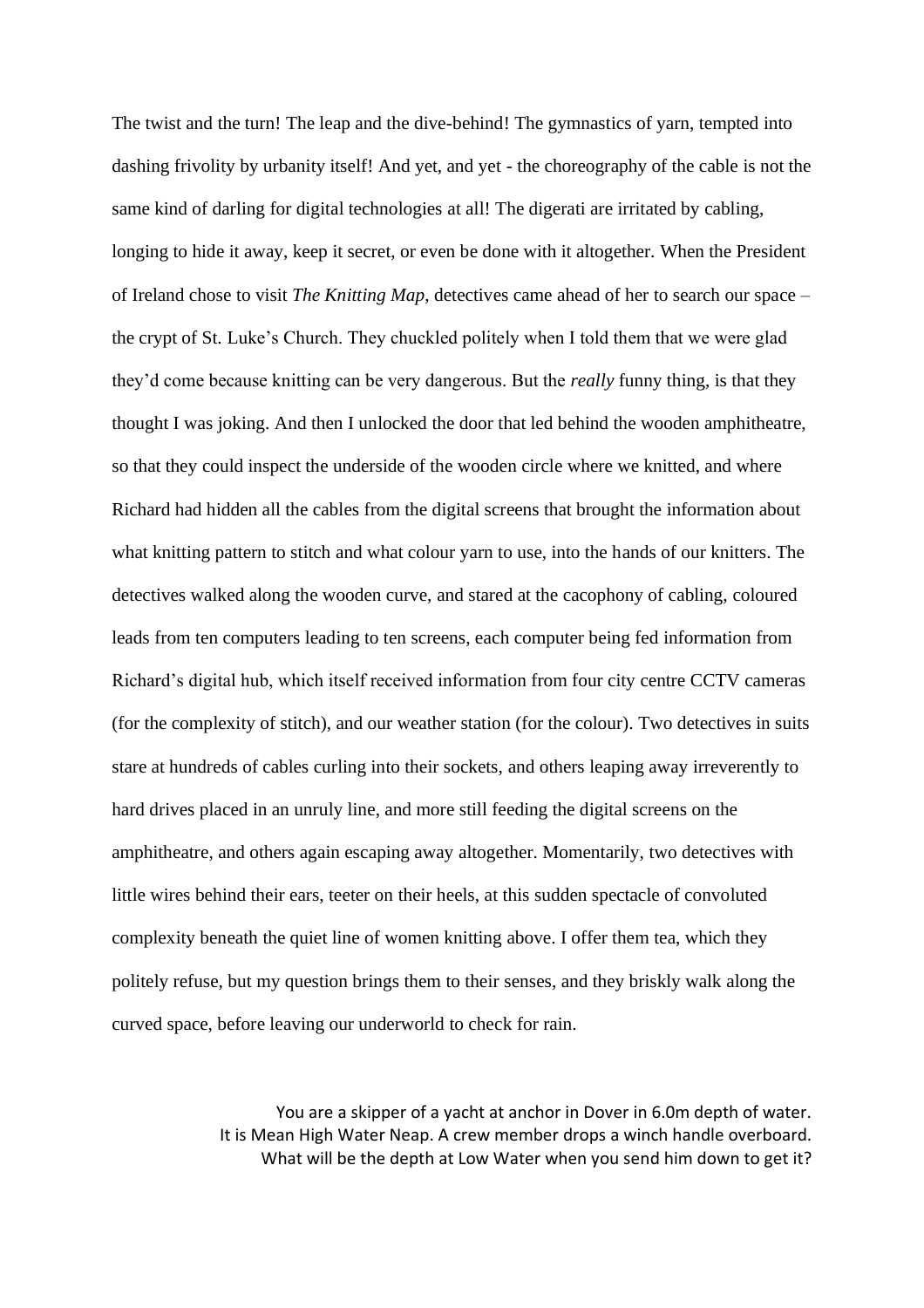### <sup>9</sup> **Plot**

I plotted. I did plot. There was plotting, and it fell – fat plots from a grey sky, dashing us with hope. Can you hear it falling? Hope plots. Hundreds of them, thousands even, going out of focus in the movements of fingers winding wool, and shaking the balls of yarn to give them more leverage, in the counting of stitches, in the placing of wool between needles, in its being pulled back, tucked under, in its being wound around, in its being left off to pick up later, in its cabling. O how we cabled! Can you see my plot now? Can you hear the sound of plotting? What a course I navigated! What a plot! I am cabling internationally! In and out and winding behind. I haven't lost the plot. At all.

> Double moss in storm cloud (a kind of grey). Busy. Normal Monday group and school visit.

> > *The Knitting Map Log* (2005: 18th April)

### **Speculative Practice**

Slowly, over ten years, Richard Povall and I (the directors of half/angel) learnt how to do something in our art practice which was based on radical and irreverent speculation. This was a kind of improvisation with failure as a professional practice. We both needed its possibility, and like children, didn't believe in it. Developing impossibilities was the core of such work, in which we developed ways to imagine dissolving memory in water (tiny sensors in pools of water triggering recorded samples of a community remembering the ocean), or projecting poetic text onto falling rice, or haunting spaces with voice ghosts that moving figures might find (*The Secret Project* [1999], *Spinstren* [2002] and *The Lios* [2004]). So that imagining the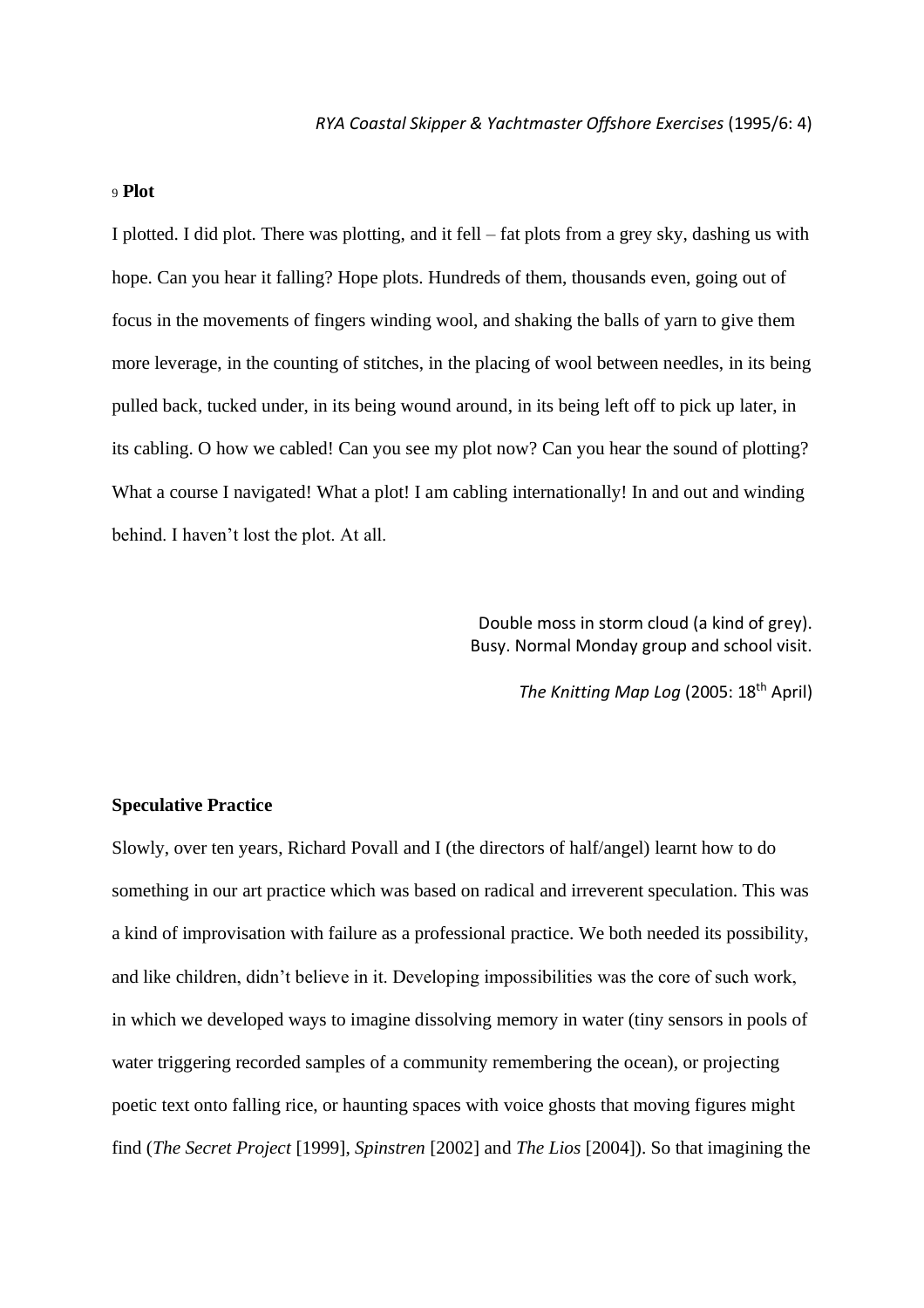women of a city rising up and knitting the weather and movement of a city for a year did not seem an unusual thing, it only seemed grander in scale and time. And our project didn't stay either in the space of poetic language, or in the world of conceptual art practice (as either dance theatre or installation), but instead strode boldly into the space of the actually popular, and a real community both of knitters, and of Cork City. We strode blindly, because we had learnt to trust such speculation as a sturdy beginning for our work. All of our work began with a poetic idea nudging technology sideways. We had always not known how our practice would 'work', but we perennially rode on the tide of its poetic core, and found a way. We were fluent at listening to our process without demanding a result too quickly.

*The Knitting Map* was different in this sense, because we were unable to rehearse the twin processes of collating city data / translating into a knitting pattern, and the organisation of a community of knitters. We had to spend part of the year of *The Knitting Map's* making developing the *process* of its making; there was no rehearsal, or residential retreat. The idea that we might develop how the project would work technically and administratively during its year of making was enormously challenging to some of our staff and volunteers. Some of them equated not knowing exactly how everything would work from day one, with weak management. Their model of hierarchical organisation was sometimes powerfully entrenched. Working with speculative technology over a decade in collaboration with Richard meant that we developed digital systems that were an *idea* of what might work. These were systems that might only become fully themselves through practice, through processes in which we often failed, but which used such failure as buoys; as critical markers that allowed us to navigate towards what we yearned to make. We were fortunate during the 1990s to have long-term residencies, which allowed us to develop such art and performance practice over weeks and months.<sup>10</sup> This was powerfully embodied work, with each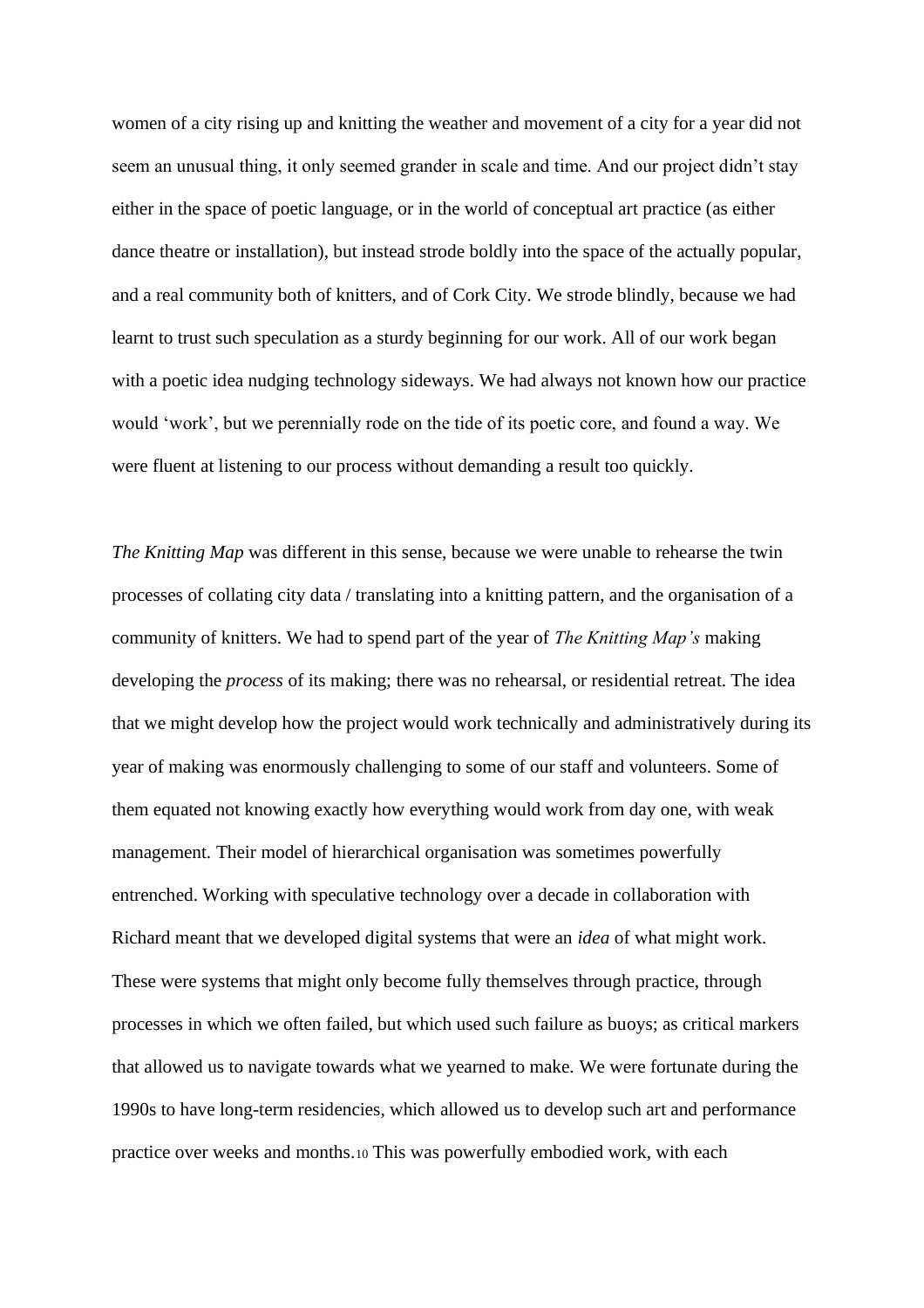performance system being 'tuned' to the movement of a particular dancer. As privileged and educated artist scholars, our corporeal and linguistic discourse was developed in the havens of contemporary art practice, and within the theoretical playgrounds of postmodern thought. We have always been nomadic with our disciplinary boundaries, deeply interested in the ways in which form binds up meaning or sets it free, and so, transgressing another disciplinary border and venturing in such ambitious optimism out of the worlds of literature and conceptual performance practices, and into the everyday, seemed another leap like so many we had taken before. But we were mistaken in this.

<sup>11</sup> Richard and I brought our nuanced collaborative skills to *The Knitting Map* project, and watched as they slowly failed. Invisibly but palpably, more popularly accepted structures of relating made themselves felt. We began to understand that what we did was not that understandable. Bemused by the complexity of the project itself, the fact that its participants were largely middle-aged working class women, and the several hundred thousand euro that funded it, the local and national press began to snarl, at the same time as international visitors and press were often enchanted by the scale, democracy and aspiration of the work.<sup>12</sup>

> White over red over red over red indicates a vessel constrained by her draught and thus severely restricted in her ability to deviate from her course.

*RYA International Regulations for Preventing Collisions at Sea* (Anderson 1995: 24)

Whilst some of our staff and knitters would not or could not collaborate with us in understanding and communicating the speculative and open-ended nature of *The Knitting Map*, we also began to learn that this didn't matter in such a project, in the critical ways it had driven our small-scale performance and installation work. The work operated on different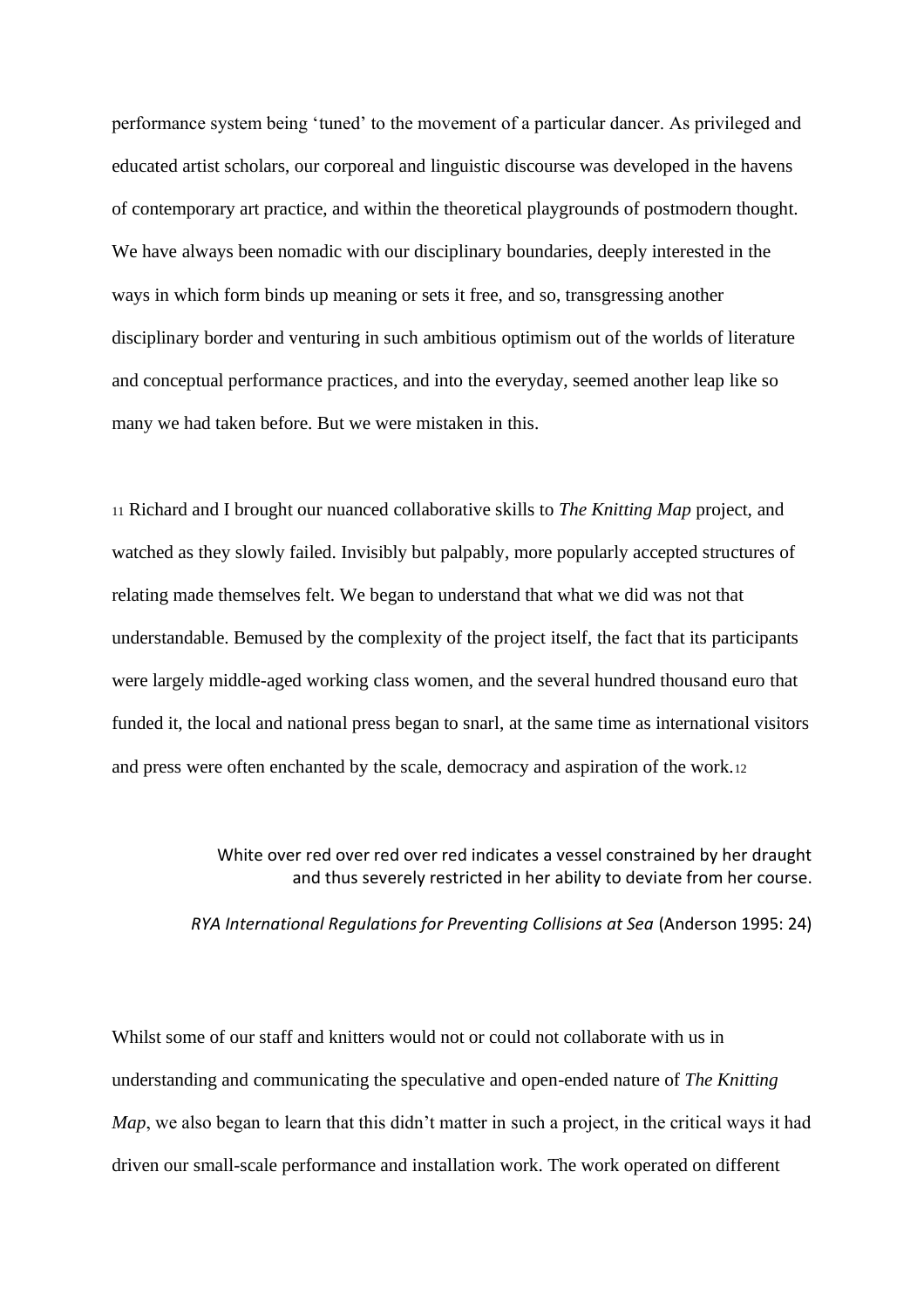levels for different people. Our error, our failure, was to assume that we could collaborate with a city and a community using similar skills that we had honed in the retreats of contemporary art practice. Community is messy and disorderly, as are the cities which they compose. We came to accept that what happened during our year of knitting *was* the project, and eventually understand that such an audacious work could not have been completed without struggle and challenge.

> Sound in fog may travel erratically causing some confusion and anxiety if the limitations in picking up fog signals are not understood.

> > *Navigation: An RYA Manual* (Culiffe 1994: 79)

## **Knitterly Knowledge**

# 6. ladies knitting landscape.tif

<sup>13</sup> Our knowledges of playful plurality, or symbolic and literal empowerment, of making women the custodians of a wildly ambitious cartography, were not ideas that were easy to communicate, and yet many of these knitters understood their participation as a civic contribution of great material and symbolic worth.<sup>14</sup> For many of these women, their involvement in *The Knitting Map* was their first involvement in an arts project. Whilst the context and aspiration of this work may have been difficult to grasp, these women drove the project with skills which were powerfully familiar to them – knitting, and the social ability to make space warm and un-threatening. Many of them knew far more about knitting than either Richard or I. We had experienced performance and installation works which felt powerfully challenging and difficult to visit, even to the initiated. We wanted to make the space of *The*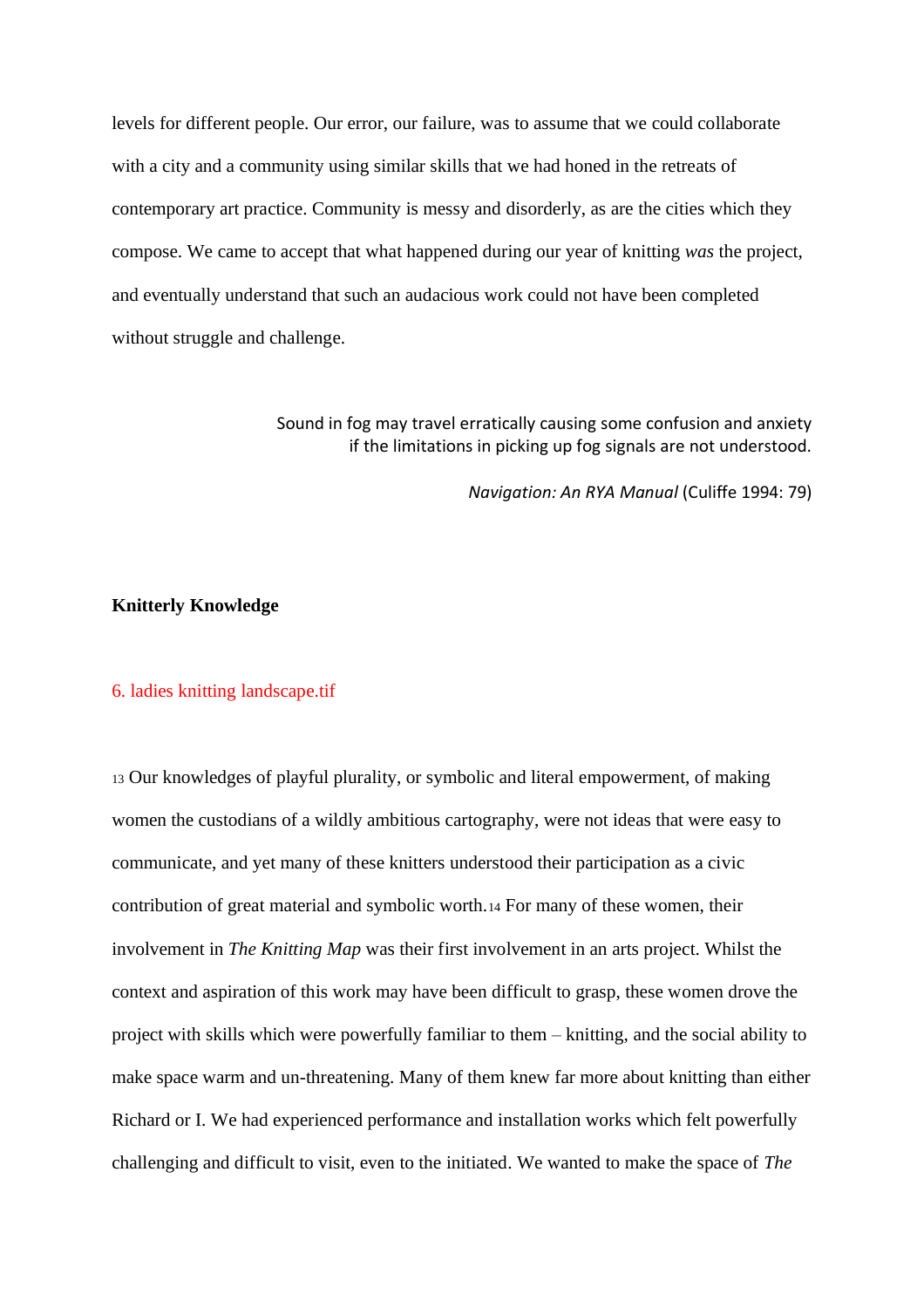*Knitting Map* welcoming and inclusive, and our formidable group of knitters were as skilled at this aspect of the work as they were with knitting. This hosting of the work, this bringing of people in, showing and explaining the work, this offer to participate, to have tea, structured the form of the work as powerfully as the knitting itself.

# Loom is defined as the diffused glow observed from a light below the horizon owing to atmospheric scattering.

*Navigation: An RYA Manual* (Culiffe 1994: 76)

The women who knitted *The Knitting Map* knew how to read and break code into a complexity that made singular things (sweaters, hats, blankets, scarves . . .) They knew about the social value of gift giving, they knew the weight of time and care intrinsic to the knitting of garments and other textiles. They also knew its bad press, its lodgement in the public psyche as a joke about another appalling sweater made by granny as a Christmas gift. Many of them had experienced the shift of knitting from economic necessity to expensive hobby. They also knew of knitting as a solitary activity, even as they might knit whilst watching television with others. In their bones, they knew of knitting as profoundly feminine, as the domain of the female, so that even as boys and men might knit, they only did so with a troubling frisson.<sup>15</sup> They knew about the critical importance of tea breaks and lunch. They knew how to talk and laugh and sometimes guffaw. They also knew how to defend their beloved project when it was attacked, which it repeatedly was. They called up talk shows and spoke their minds, they demanded journalists and directors of festivals visit *The Knitting Map*  for themselves, (often after they had criticised the project without doing so), they wrote letters, and knocked on doors. They disarmed us of intent, by acting as if they owned the project, which of course, they did.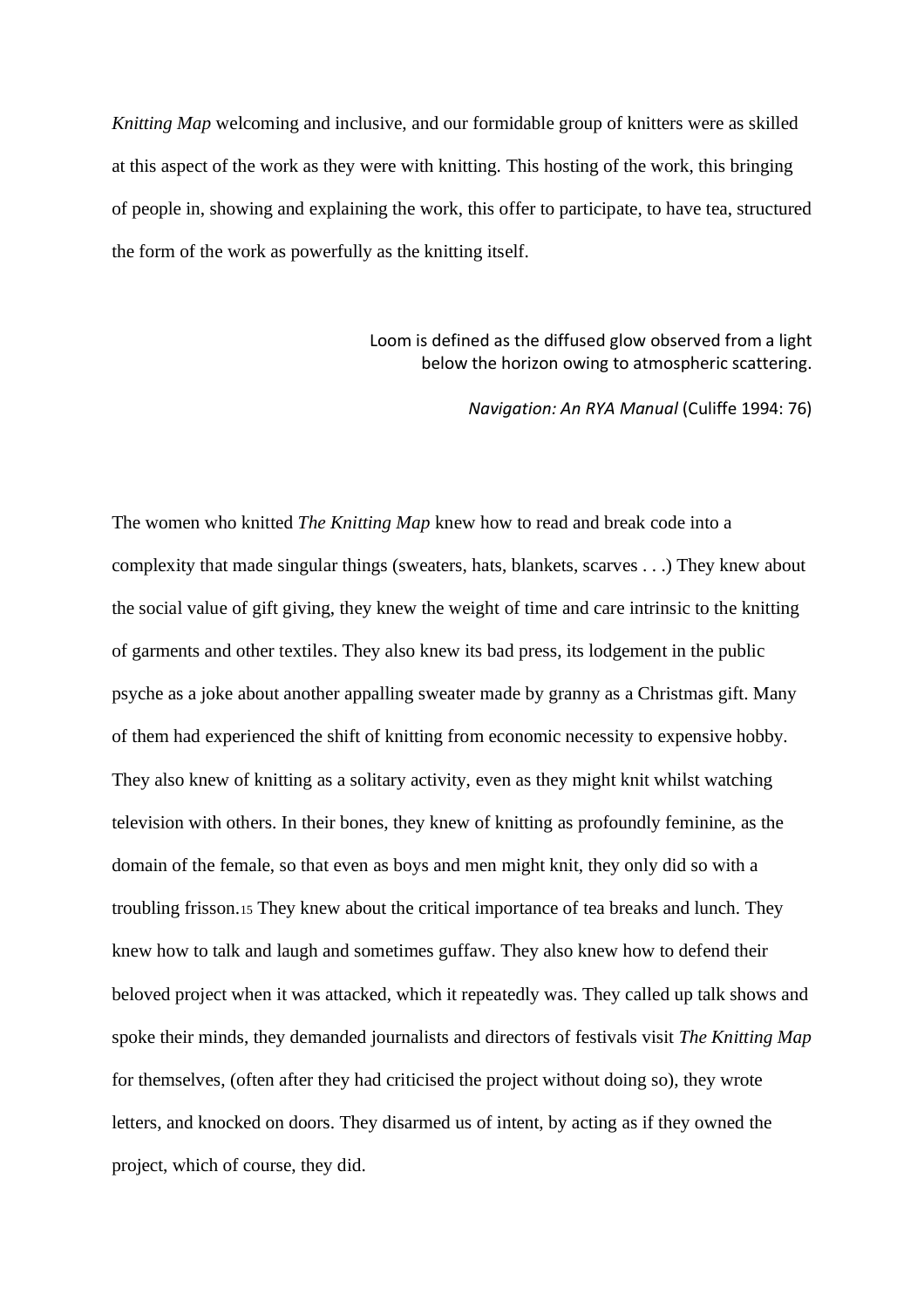'An Army of Knutters'

(Mythen 2005: 10)

Debates about *The Knitting Map* rattled on in the Irish media for months and years (2003 – 2015), and came quite soon to repeatedly refer to the project as 'controversial', something that floored my colleagues and I, as well as our community of knitters. *The Knitting Map* was blatantly not itself the site of *conventional* controversy; its directors had not used the public funding as security on a loan to buy land, or embezzled it to pay for holidays, cars or jewelry; the project involved no public slaughtering of chickens, child pornography or vile language. What then, had failed in this process of public pedagogy?

◈

'. . . a useless monstrosity'

(Mythen 2005: 10)

There are two things that are remarkable about this response to *The Knitting Map*; first that the project was not in any way conventionally controversial *in itself*, and second that this response was peculiar to Cork and Ireland.

### 'daft'

(Mick Hannigan, Former Director of Cork Film Festival, quoted in Lynch 2005: 25)

But controversy there was. This was fuelled by angry speculation about the level of *The Knitting Map*'s funding. We received  $\epsilon$ 258,000 over three years to realise this project,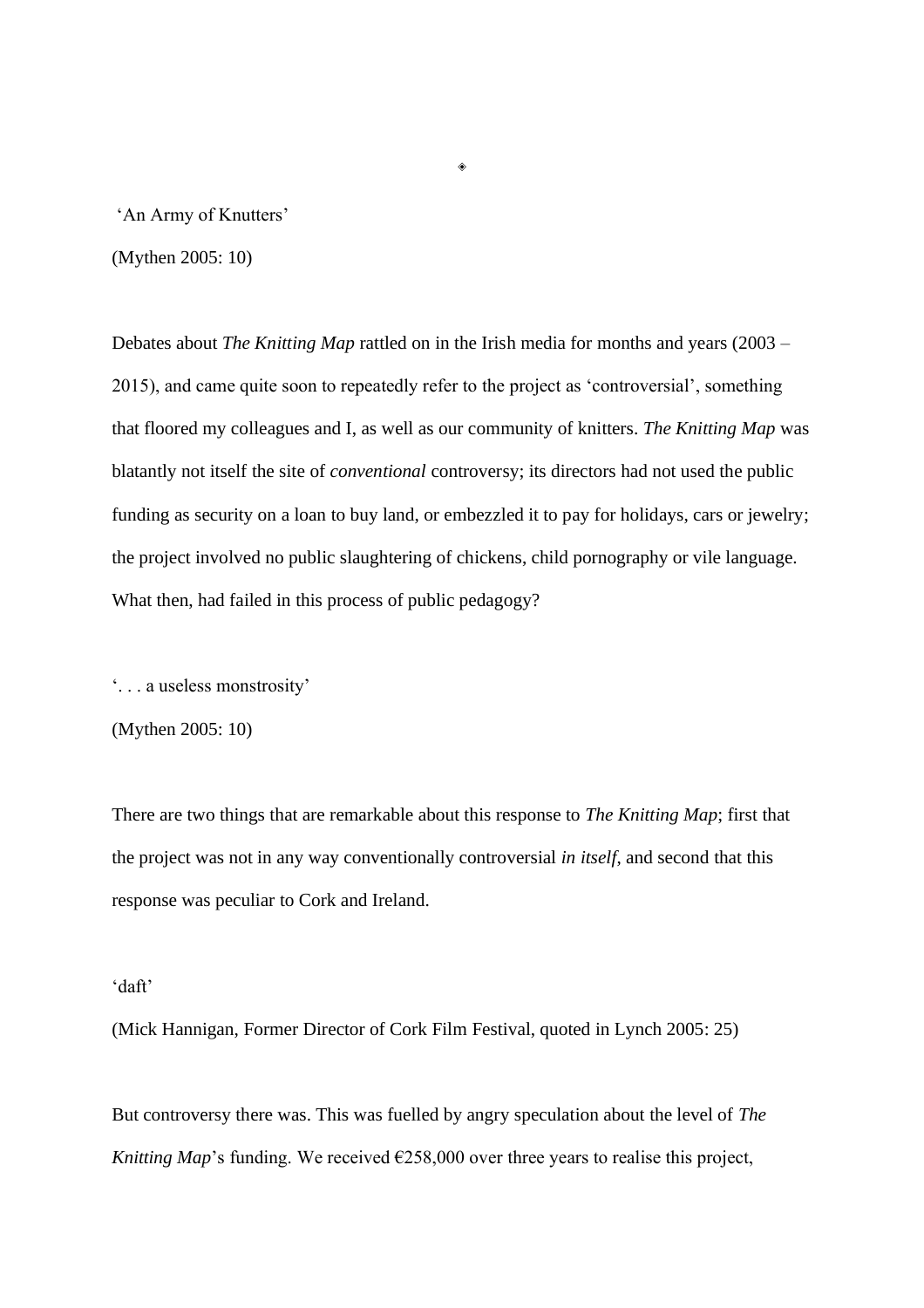funding which primarily paid for a staff of five, office rental, and the renovation, fitting out and running of an arts centre for a year. We were forbidden by our funders to reveal the level of this funding to the media during the years of its development and making, a gesture which fuelled speculation and controversy.<sup>16</sup> But this was not the whole story.<sup>17</sup> The negative media on *The Knitting Map* so rarely referred to the actual work itself, that it sometimes seemed as if it had nothing to do with it. It was as if the lattice work of meanings that *The Knitting Map* laid down in public met with social, political and historical moment in such a way as to allow something difficult and damaged to see the light of day. And this something was about Cork and Ireland in 2005, about the powerful injuries of history, about the troubled relationship to wealth, and about who has public permission to be valued, and to be an artist.

'a pack of oul' biddies knitting'

(Lynch 2005: 26).

The public alchemy of *The Knitting Map* within Cork and Ireland, was not what I had anticipated. What I had imagined was still within the work, available to be witnessed; gentle, slow; tangling tides and skies with yarn; marking the ebb and surge of presence with knots. But within Ireland, a different kind of alchemy attended its production. The scale, duration and femininity of *The Knitting Map* became a provocation. Metaphors are kinds of magic tricks; they work by something being able to represent something else. One of the reasons that the temporal, spatial and gendered excess of *The Knitting Map* were intolerable within an Irish context, was because of the failure of metaphor. For a contingent of an Irish audience and the Irish media, women knitting cartographies couldn't mean anything else except 'a pack of oul' biddies knitting.' (Lynch 2005: 26)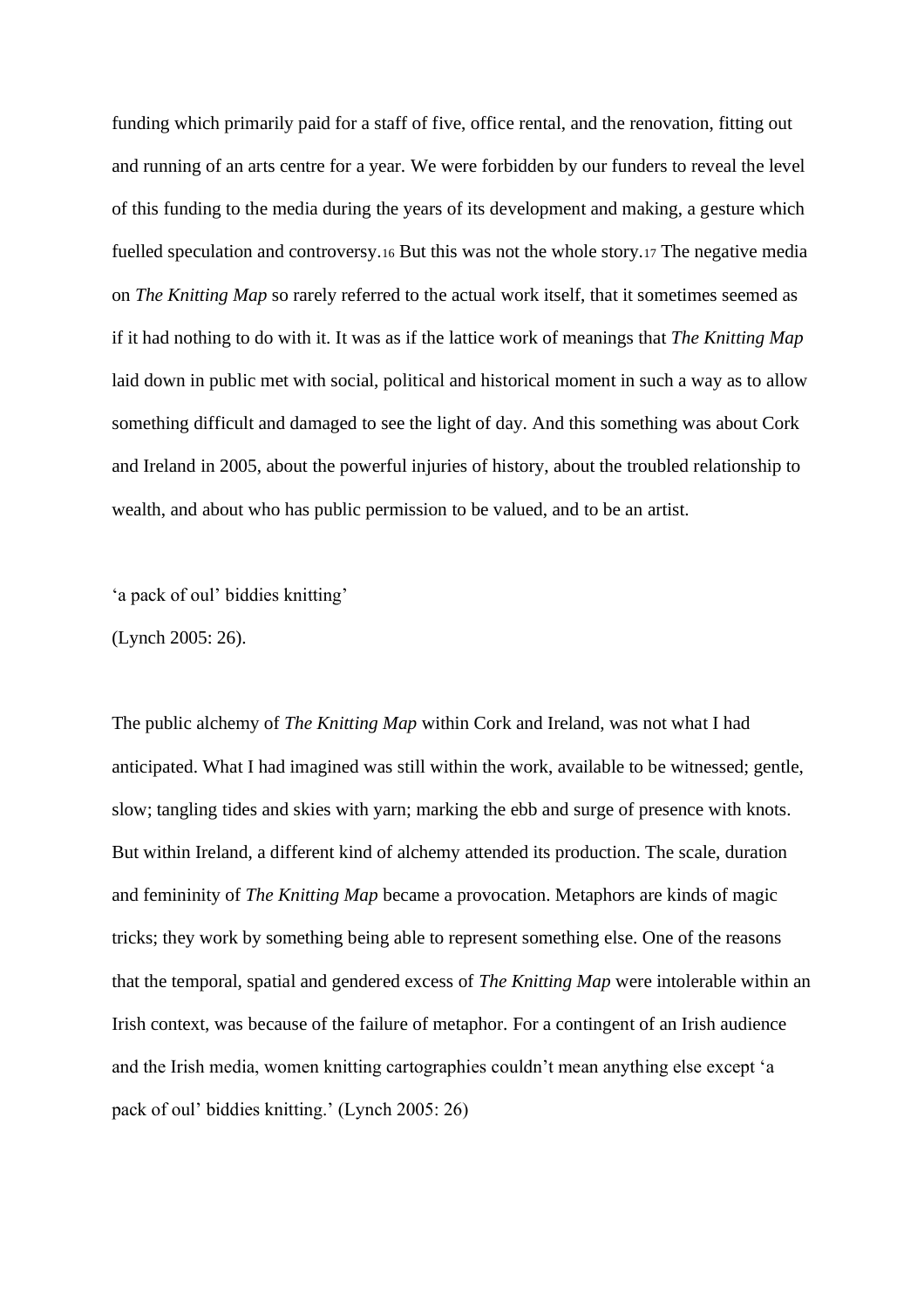'If you see an old woman in a fairy tale, be very very careful.' Jools Gilson-Ellis, *Spinstren*, dance theatre production, 2002

I have often tried to make the invisible labour of femininity powerfully present; in 1997 I hung 10,000 sewing needles from red thread from a gallery ceiling, (*mouthplace* exhibition, Triskel Arts Centre, Cork, with Richard Povall). The response to this work was oddly gendered, many women wondered out loud about the vastness of the labour of threading so many needles, and those men who visited wondered more quietly about what they perceived as the violence of the work.

Kieran McCarthy, a local historian, published a book in 2005 based on interviews with people who worked on or were connected with *The Knitting Map*, called *The Knitting Map Speaks* (McCarthy 2005). This is an important document, and in it, one of the commissioners of the work, the Irish poet Tom McCarthy reflects on the media controversy:

Historically, *The Knitting Map* to me is also an important reminder of the importance of women's work. I remember that during Cork 800 a fantastic anthology was brought together by the Cork Women's Poetry Circle; it was called *The Box Under the Bed*. That work, which would be considered women's work, was visible to the public eye and in many ways the story of women's action in the city was anthologised. When that small anthology was published, it was attacked in the press. It was actually mocked. *The Knitting Map,* twenty years later, has also been subject to attack. It interests me about Irish and Cork society that when women's work is made visible, it somehow attracts negativity from sources in the media. Why is it that women's activity attracts negative feeling in the media?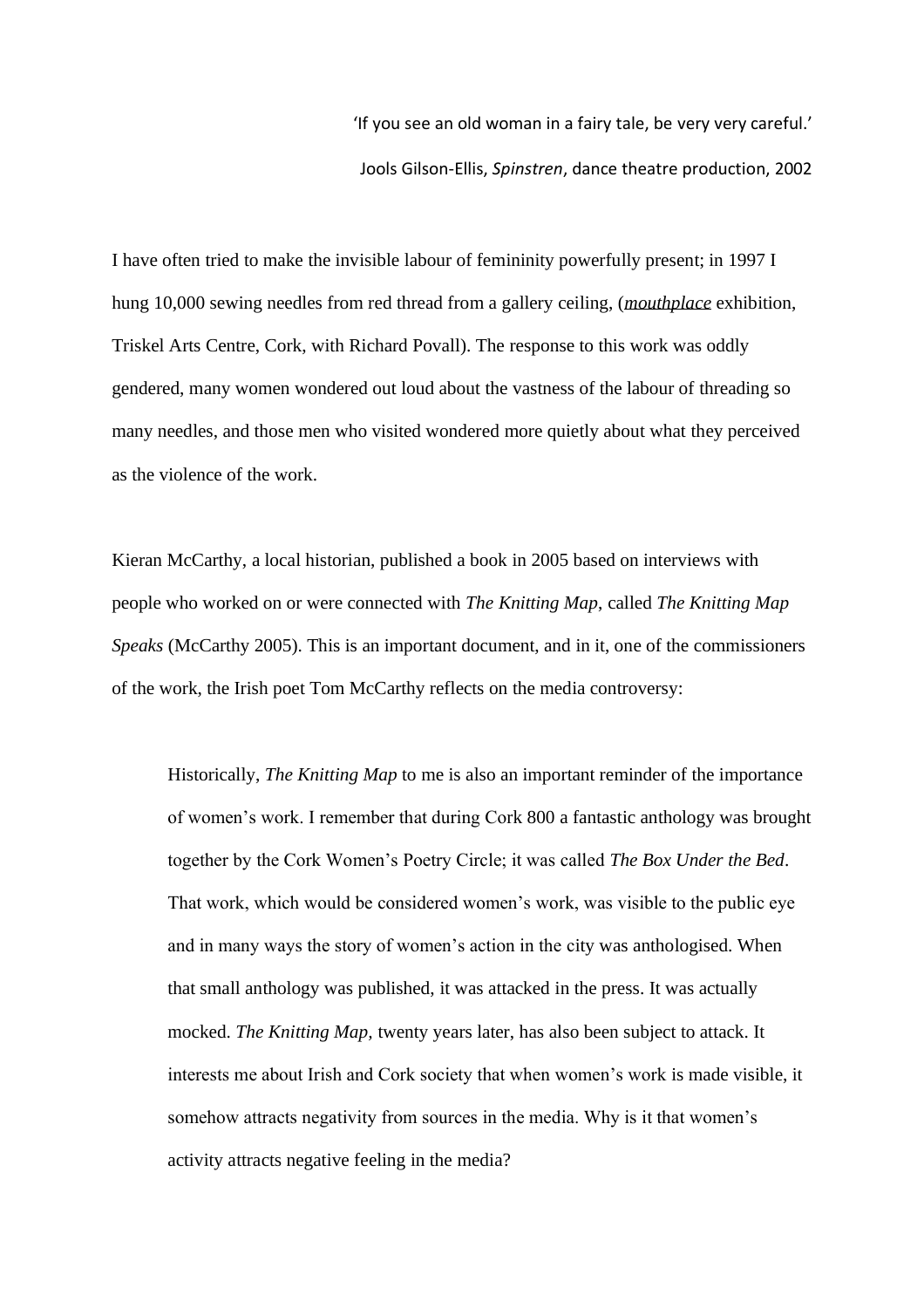### (McCarthy, Tom 2005: 124)

<sup>18</sup> Removed of nuance, and bound up in the literal act of knitting, the most powerful response to *The Knitting Map* within Ireland was an astonishment that so much money and time had been dedicated to something that didn't matter and was such an irrelevance.

> ' "I'm sure it's valid in its own way," concedes Mick Hannigan with a smile.' (Lynch 2005: 26)

Because the project was a flagship one, this was also bound up with a powerful sense of not wanting to be represented internationally in this way.<sup>19</sup> This may seem difficult to imagine outside of Ireland, but our failure to communicate the aspiration and layered meanings of this work to an Irish and especially a Cork audience, meant that it remained lodged in understanding as literal knitting, and the association of homey craft with a bygone Ireland, was something that was unbearable in a flagship project for Cork 2005. Historical moment did not or could not allow for such craft to be used as a way to radically rework meaning. The historic feminisation of Ireland by colonial Britain exacerbated this response. <sup>20</sup> Having been symbolically female as a term of abuse, being represented internationally by an excess of femininity fuelled public rage. It did not help that both directors of the project (myself and Richard Povall) were English. What this work mapped then, was not so much a year in the life of a city, but its underlying injuries, - symbolic, colonial and sexual. And its most powerful cartography was its iteration of old history, not as something 'way back when', but as something stridently present in the contemporaneity of 2005.<sup>21</sup>

◈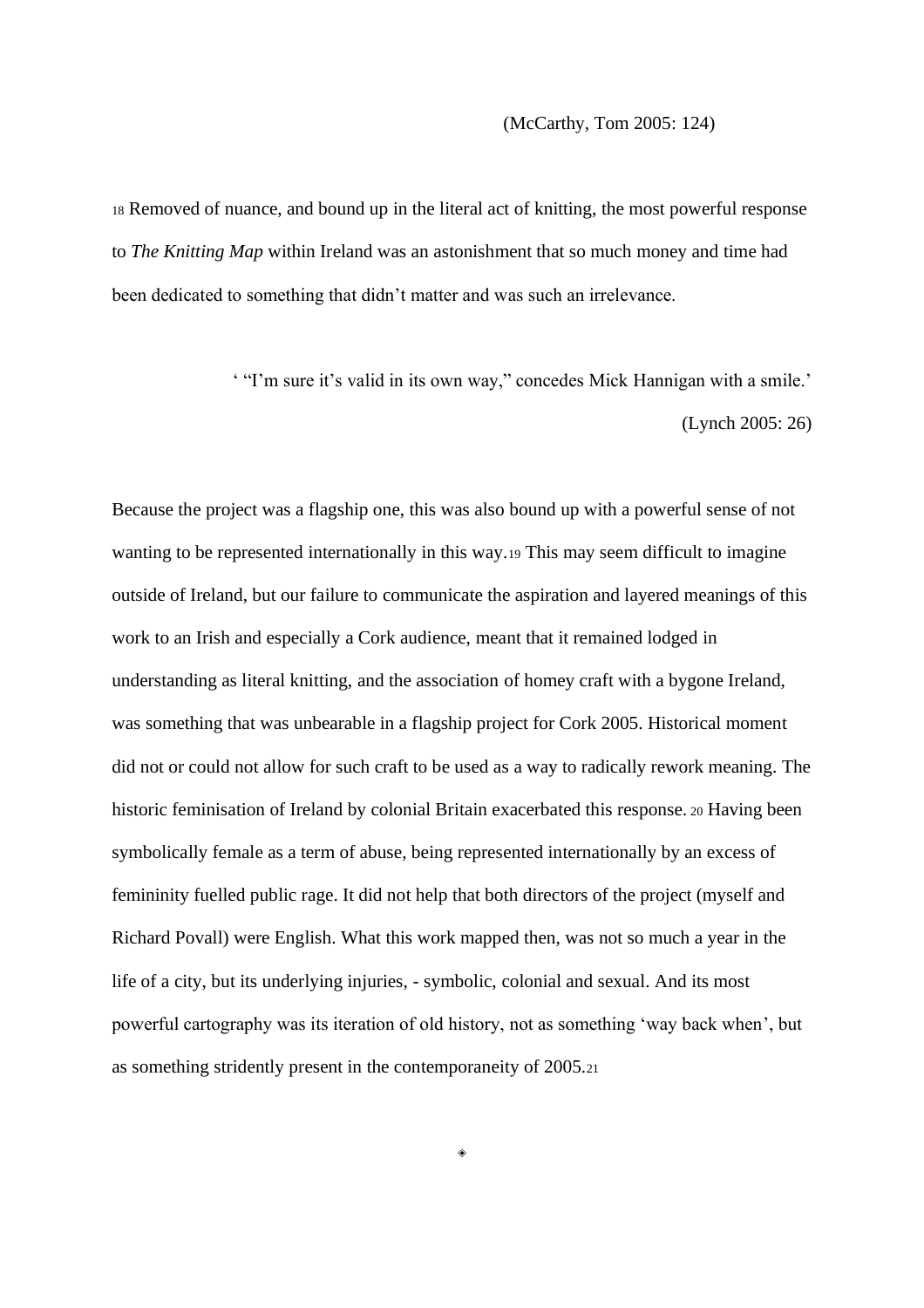*The Knitting Map* then, was a web which made the prevailing assumptions within Ireland about value, art, women and feminine labour visible and palpable. *The Knitting Map* made a space for older, working class Irish women to make meaning, and the bad press in some sense tried to put them back in their place. But I have the knitting. Rolled up in four boxes, and hidden safely away in Cork. And I have taken it to America, where I unleashed it in a gallery. I watched as its alchemy crept up the spines of our visitors, I watched composure come undone. And it does this because it is a thing made slowly together (*thousands of us*), a feminine thing, it is time, time of seconds, and days and weeks and months and now years. And it is a kind of lodestone for potential time, and an assertion of unutterably powerful presence, so powerful that to bring it to the light of day, could cause a city, and sometimes a country to rise up in fury. But I have it, and even though it isn't mine, I guard it, because there will come a time, when I will unroll it again.

They didn't know that she was female, all they knew was that the young sailor had a knack for using the chip log. Casting the wooden panel, weighted on one edge, out into the dark sea, she listened for the sound of it entering the water. As it did, she turned the hour-glass, and let the line slip through her dextrous fingers. She counted knots, watched the hourglass, and listened to the gulls. She can smell tobacco, and knows they are watching her.

And in this way, they knew how fast they travelled, and when they might arrive.

And when they did arrive just as she had quietly predicted, they were unsettled, and glanced nervously at her slight figure looking out to sea.

One knot equals one nautical mile per hour.

7. long shot city hall.tif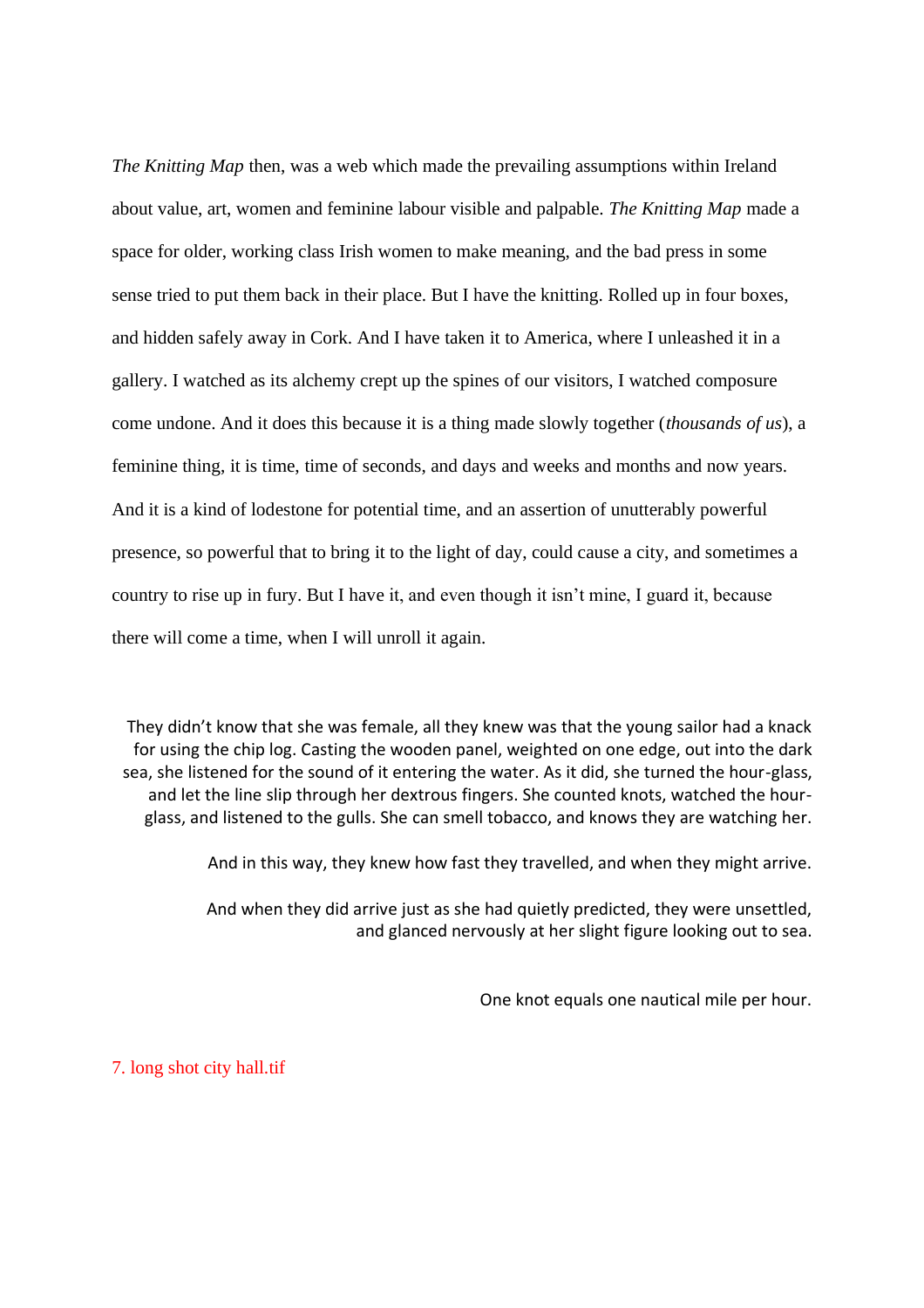### References

- Alioth, Martin (2005) 'Ire zu sein ist immer unbequem.' *Der Standard*, Vienna, Austria, 9 January: 35.
- Anderson, W. S. B. (1995) *RYA International Regulations for Preventing Collisions at Sea.*  Shaftesbury: Blackmore Press.
- Andreassen, Helene (2005) 'Folkelig Strikkeprosject Engasjerte Cork,' *Stavanger Aftenblad*, Stavanger, Norway,15 October: 59.
- Andrews, J. H. (2008) *The Queen's Last Mapmaker: A Study of Richard Bartlett,* Dublin: Geography Publications.
- Barkun, Deborah & Jools Gilson-Ellis (2007) 'Orienteering with Double Moss: The Cartographies of half/angel's *The Knitting Map*,' *International Journal of Performance Arts & Digital Media*, 3, 2: 183-95.
- Barkun, Deborah, Jools Gilson-Ellis, & Richard Povall (2007) *half/angel: The Knitting Map,* (Cork, Ireland & Millersville, PA: University College Cork, The Arts Council of Ireland, Culture Ireland & Millersville University [exhibition catalogue].
- Bliss, Debbie (1999) *How to Knit,* London: Collins & Brown.
- Bradley, Debora (2005) 'Knit One, Purl Fun!' *Simply Knitting,* July: 98.
- Buckley, Dan (2004) 'Cultural Crown that Promises Us Riches,' *Irish Examiner,* 4 March: 11.
- Cairns, David & Shaun Richards (1988) *Writing Ireland: Colonialism, Nationalism & Culture,* Manchester: Manchester University Press.
- Culiffe, Tom (1994) *Navigation: An RYA Manual*, London: David & Charles.
- Davis, R. (2005) 'Old and new knits city together,' *BBC News website*, 7 March. <news.bbc.co.uk/2/hi/uk\_news/northern\_ireland/4324955.stm> Accessed 14 Sept,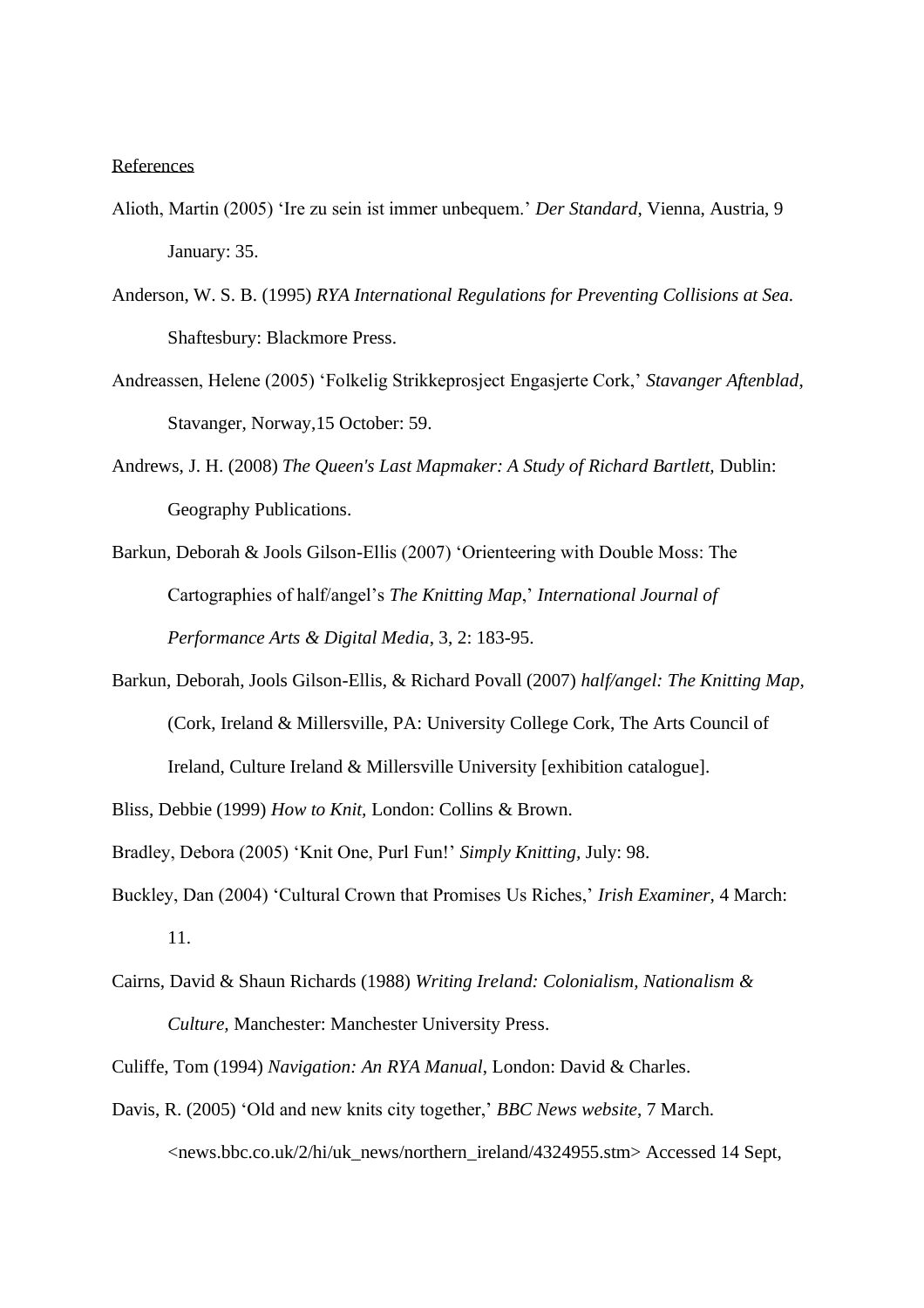2017.

- Dillon, Willie (2004) 'City of Culture: It's Not Rubbish,' *The Irish Independent*, 4 September: 4.
- Gilson-Ellis, Jools, (2002) *Spinstren*, half/angel performance text [unpublished].
- Glancey, Jonathan (2005) 'The Word Made Flesh,' *The Guardian*, 22 August: 32. [<www.guardian.co.uk/artanddesign/2005/aug/22/architecture.communities>](http://www.guardian.co.uk/artanddesign/2005/aug/22/architecture.communities) Accessed 3 Sept, 2017.
- Guilcher, Martine (2005) 'Cork, l'Irlande en Fête,' *Newzy.fr*, 1 October 2005.
- Fawcett, Sarah (2005) 'The Knitting Map,' *Vogue Knitting,* Fall: 65.
- Friel, Brian (1981) *Translations,* London: Faber & Faber.
- Lynch, Donal (2005) 'Sunk,' *Life* supplement, *Sunday Independent,* 22 May: 25 30.
- Matthews, Anne (1984) *Vogue Dictionary of Knitting Stitches,* London: David & Charles.
- McCarthy, Kieran ed. (2005) *Voices of Cork: The Knitting Map Speaks,* Dublin: Nonsuch.
- McCarthy, Tom (2005) 'The Box Over the Bed,' in *Voices of Cork: The Knitting Map Speaks* ed. Kieran McCarthy (2005), Dublin: Nonsuch,: 123-24.
- Mythen, Katie (2005) 'An Army of Knutters!' *Inside Cork,* 17 March: 10.
- O'Riordan, Alan (2006) 'Attempt to Unravel Knitting Map,' *The Irish Examiner,* 29 June: 13.
- Panków, Lidia (2006) 'Miasto Wedlug Drutów,' *Wysokie Obcasy*, Warsaw, Poland, 10 September: 38 - 39.
- Sipilä, Annamari (2005) 'Kaupungin Kiire Kudotaan Kartaksi,' *Helsingen Sannomat*, Helsinki, Finland: 2 January: C3.
- Smyth, William J. (2007) 'Map-making and Ireland: Presences and Absences,' *[c]artography: Map-Making as Art Form*, Cork: Crawford Art Gallery: 4 – 27.
- Sotelo, Luis C. (2009) *Participation Cartography: Performance, Space and Subjectivity.* PhD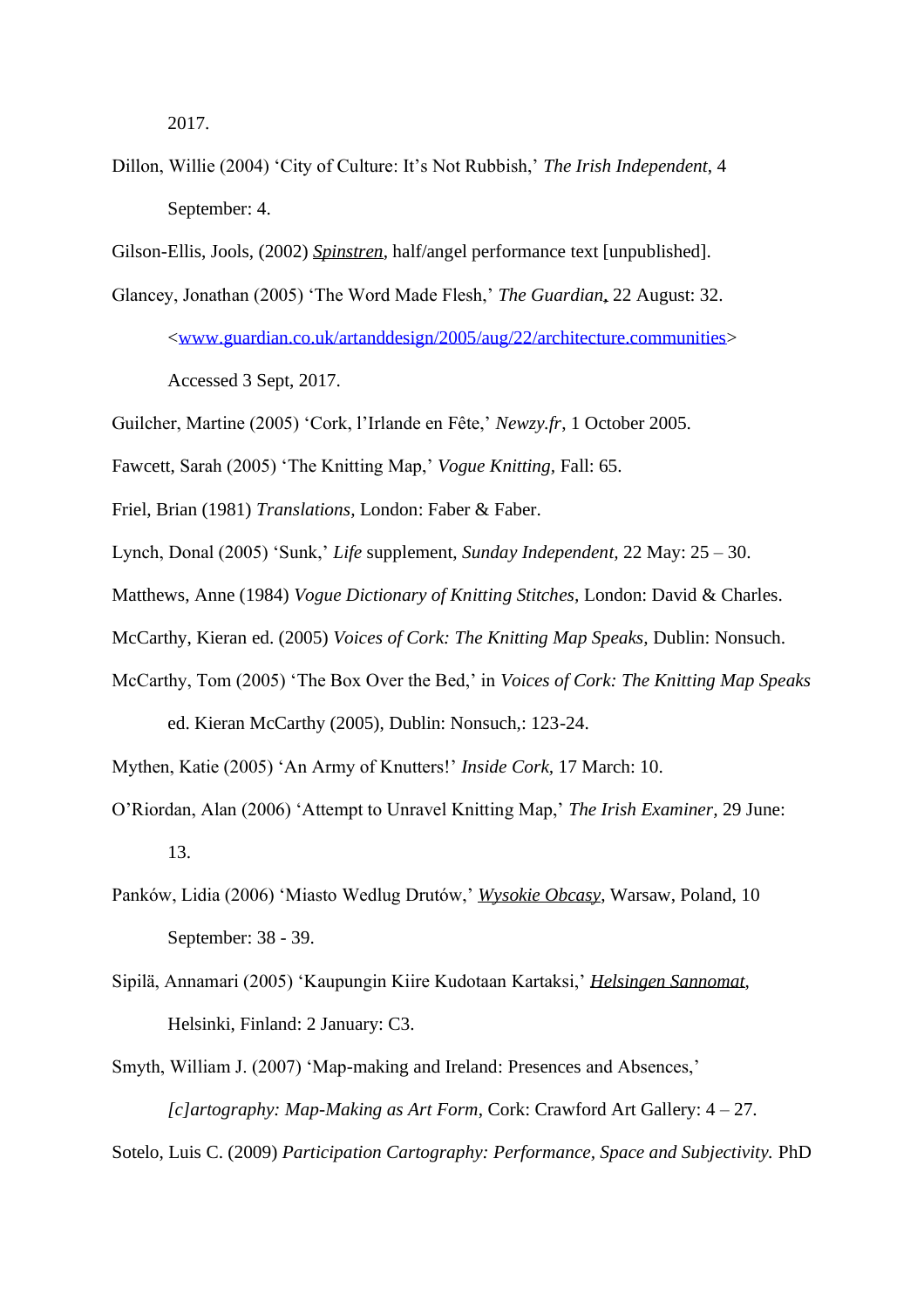Thesis, Northampton (unpublished).

*The Knitting Map Log* (2005), Cork, half/angel [unpublished, various authors].

- Tovey, Hilary, Perry Share & Mary P. Corcoran (2007) *A Sociology of Ireland,* 3rd edition, London: Gill & Macmillan.
- *RYA Coastal Skipper & Yachtmaster Offshore Exercises 1995/6,* (1995)*,* London: Royal Yachting Association [no author credited].

(This article was originally published in *Performance Research* 17.1: 9 – 20)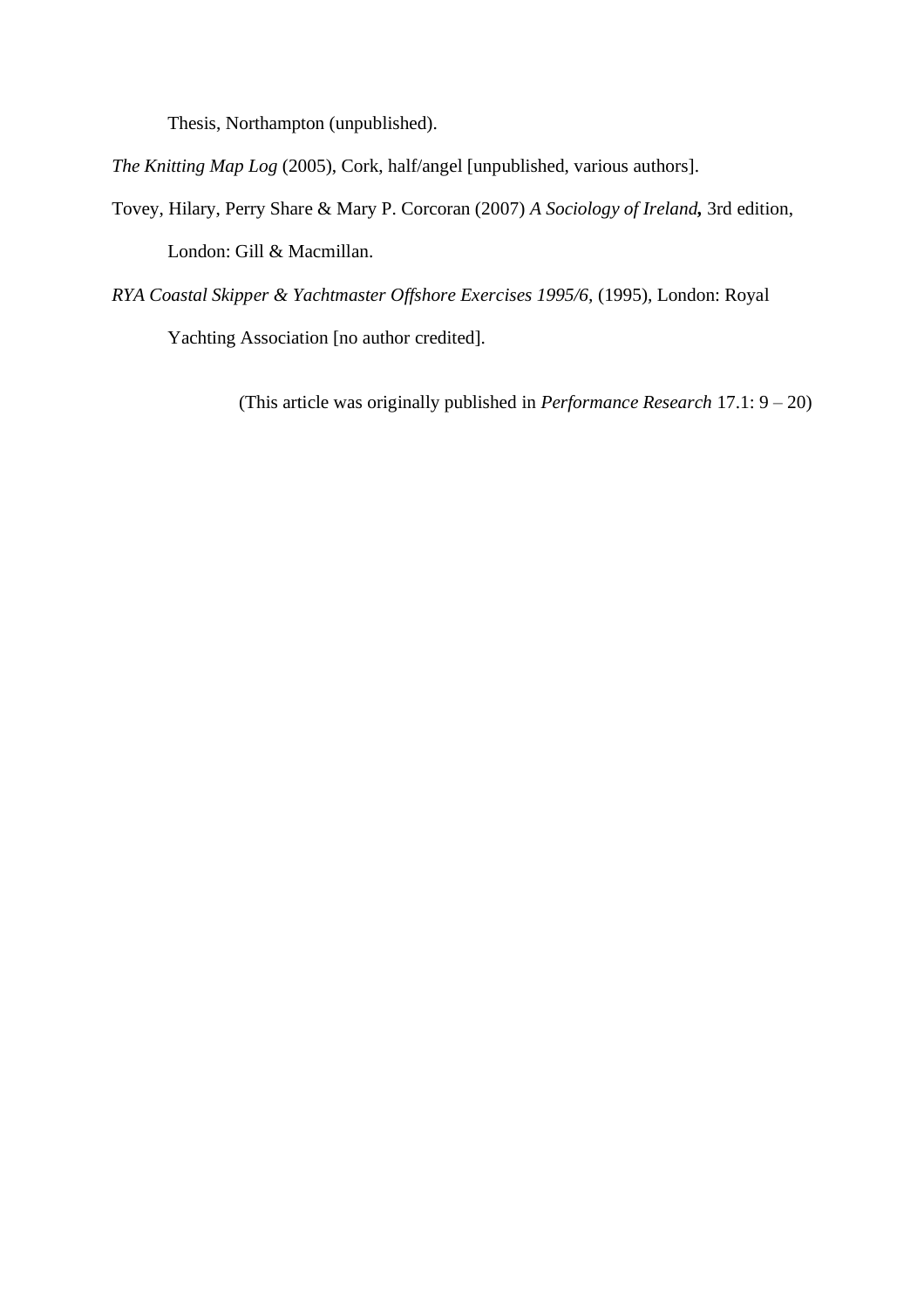#### <sup>1</sup> **13th October 2008**

Dear Roisin, I'm writing this facing north, away from the sea, sitting in the study looking out over the spiral garden. The penstemons are still out in October, scarlet amidst the grey.

### <sup>2</sup> **27th November, 2008**

Dear Roisin, a north wind today, fierce as a slap, whipping up clouds with brilliant sunshine, so that pushing the buggy up the boreen with my new son, I am faced with a wide sky tumbled grey and white, sun on the hay field, with its abandoned cylinders of straw, and the brilliant green of the fields around here. I am ravished by colour, and the gorgeous simplicity of pushing my child up a muddy lane, for a walk on a wild day. But as he sleeps, I slip away quietly, and write.

<sup>3</sup> This was one of the most complex of all our knitting stitches: "Open Honeycomb Cable (knitting pattern where  $K =$  knit, and P = purl): The pattern begins on the wrong side, so work 1 row knit before starting. Row 1: K2, p8, k2; rep to end. Row 2: P2, C4B (slip next 2 sts onto cable needle and hold at back of work, k2, k2 from cable needle) C4F (slip next 2 sts onto cable needle and hold at front of work, k2, k2 from cable needle), p2; rep to end. Row 3: As 1st. Row 4: P2, k8, p2; rep to end. Row 5: As 1st. Row 6: As 4th. Row 7: As 1st. Row 8: As 4th. These 8 rows form pattern. Repeat." (Matthews 1984: 63).

<sup>4</sup> This section is adapted from Barkun & Gilson-Ellis 2007.

#### <sup>5</sup> **18th January, 2009**

Dear Roisin, I'm writing this facing south, close to the wood burning stove in the Swallow House, on an icy day in January. Through a little window to the right of the stove, I can see the sea above a stone wall I built two summers ago. Counting summers in the frost, I navigate my writing to meet its heart.

#### <sup>6</sup> **20th January, 2009**

Dear Roisin, today an African American man will be inaugurated as President of the United States of America, and I am sitting in front of the warming stove in the Swallow House writing to you. There is a heavy frost, and I can still see my breath inside this little writing house. I ran in the twilight this morning. My hands moving towards the pain of cold before my beating heart warmed them again.

<sup>7</sup> *The Knitting Map* was exhibited at The Ganser Gallery in Philadelphia in April / May 2007. Margaret Kennedy worked on this exhibition for *half/angel*.

#### <sup>8</sup> **23rd January, 2009**

Dear Roisin, today it is bright and still. There is a wet chill in the air, and I write this facing West. It is a little warmer than when I last wrote, so I can sit at the table in the Swallow House. Today, Vittorio came out whilst I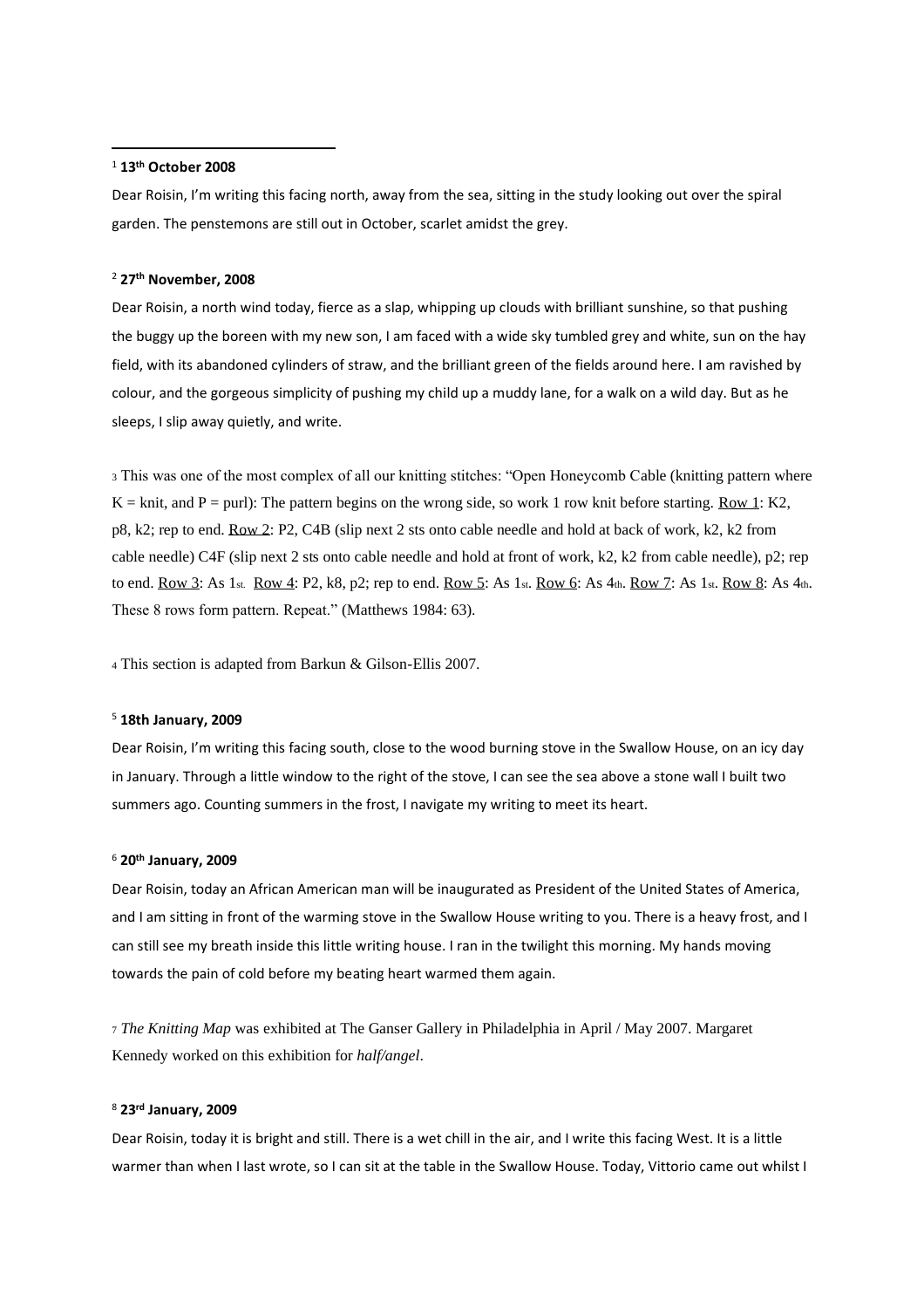dressed the children and lit the stove for me. It is burning peat, old natural peat, not the polite brickettes you can buy from supermarkets. So I sit facing West in the little writing house with a view of blue sky and an empty raised bed, a naked damson tree and a tumbled stone wall. And I burn Irish earth to keep warm. Ancient Irish earth, burning slowly.

#### <sup>9</sup> **26th January, 2009**

Dear Roisin, the fire difficult to light this morning here in the Swallow House. Everything a bit damp. The orange peel we dried to parchment to use as firelighters in the house, have taken in moisture, and feel like peel again. I'm facing north to warm my back close to the stove. At least I can't see my breath any more. The children have colds – chesty coughs and runny noses, so we had a broken night last night, Jacobo with me, and Vittorio sleeping downstairs near to Natalie. I had soft hair rubbed in my face at 3am, as a little boy giggled for glee that he was in bed with me. I am also full of cold, and battling it with Echinacea and blood oranges. Peter Foynes and Vittorio made marmalade yesterday, so that our kitchen was turned into a citrus sauna, as they tried to boil Seville oranges for hours on our cantankerous stove, which loses heat in the wind. Later Peter and I go down to the sea wall to see if we can see a date Toddy assures us he knows is there. But there is nothing but a wild grey sea, so that as we stand on the beach we gaze into a wall of grey amidst a pinkish afternoon glow.

<sup>10</sup> These were - STEIM Studios, Amsterdam, The Netherlands (Jun & Sept 96); Institute for Choreography & Dance, Cork, Ireland (ICD) (Oct 97, Apr 98, Jun 99); The Banff Centre for the Arts, Canada, Dept. of Media and Visual Arts (Mar/Apr 98, Aug/Sep 98, Apr 99 & Sep/Oct 99).

#### <sup>11</sup> **28th January, 2009**

Dear Roisin, facing East into a misted up window. It's mild, so I sit without my coat at my desk with the lamp on, breathing into this precious space of writing and solitude. And for the first time this week, I can't see my breath. Yesterday I took the children to play group in Aghada looking out onto a glassy estuary across to Cobh. Natalie played happily with buggies and babies, and eventually accosted a real baby from a mum to sit on her lap. Jacobo drove the red car he adores and then sat and ate his snack before and after every other child . . . Later Natalie is exuberant at Anna Beth's house singing out songs loudly with Fifi, as the three of them parade round the kitchen island. Anna Beth and I conspire to catch-up between bouts of nappy changing, snack fetching and refereeing.

<sup>12</sup> Artistically, The Directors of Smartlab Digital Media Institute (London, UK), Arts and Culture at The Council of Europe (Strasbourg, France), The European Cultural Foundation (Amsterdam, The Netherlands), Dance City (Newcastle, UK) and the Chair of Visual Arts at Millersville University (Pennsylvania, US), were all struck enough by their visits to *TKM* in 2005 to invite half/angel to develop further projects with them. These were, respectively, Lizbeth Goodman, Robert Palmer, Gottfried Wagner, Penny Rae, and Jeri Robinson-Lawrence. Positive international media coverage of *TKM* included *Der Standard* (Austria, Alioth 2005), *Helsingen Sannomat* (Finland, Sipilä 2005), *Stavanger Aftenblad* (Norway, Andreassen 2005), *Wysokie Obcasy* (Poland, Panków 2005), *Newzy.fr* (France, Guilcher 2005), *BBC News* (UK, Davis 2005), *The Guardian* (UK, Glancey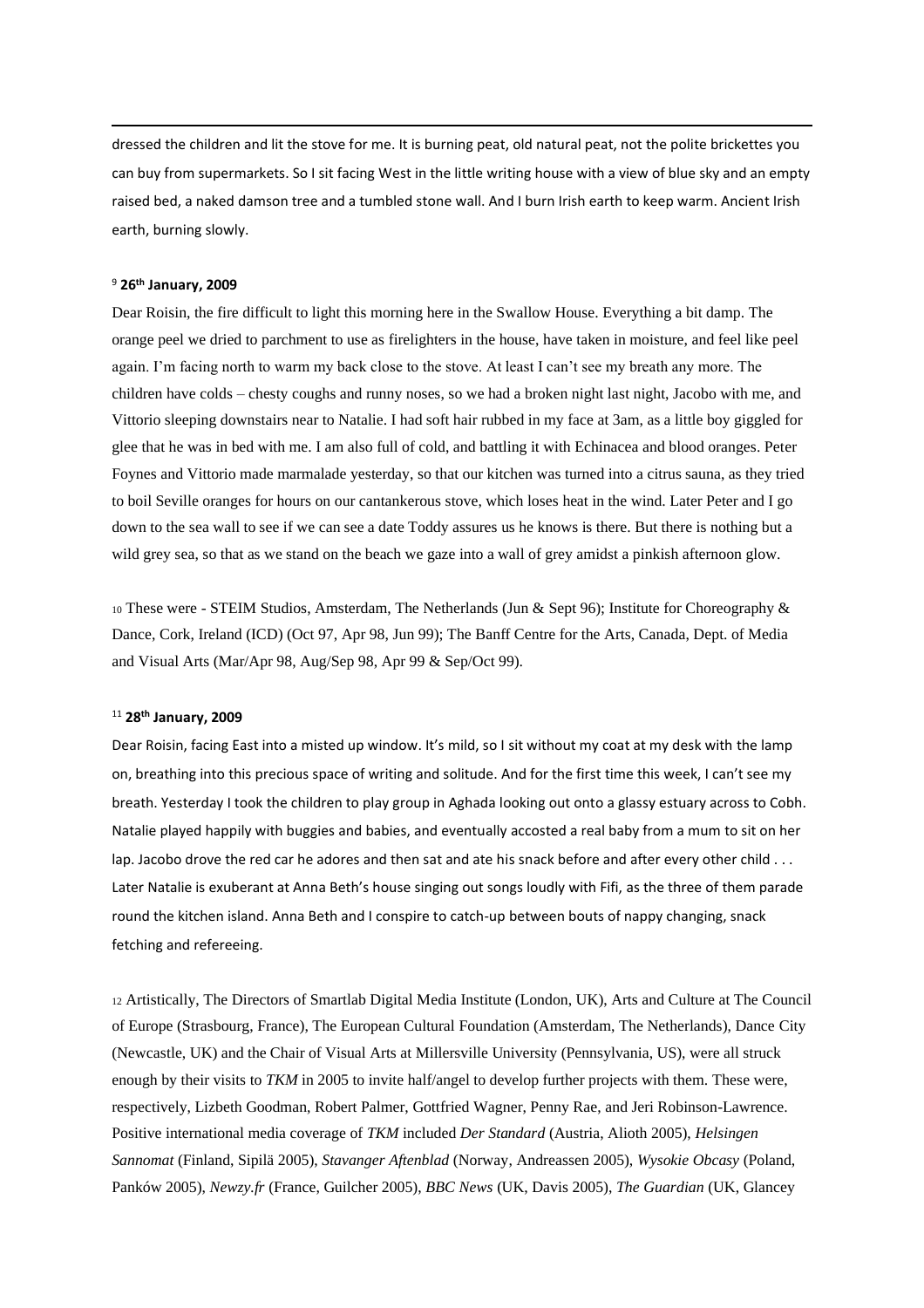2005), *Vogue Knitting* (UK, Fawcett 2005) and *Simply Knitting* (UK, Bradley 2005). *TKM* was also the subject of a chapter in a PHD thesis in 2009 (Sotelo 2009).

### <sup>13</sup> **30th January, 2009**

Dear Roisin. Rain. No writing yesterday because Vittorio had to go into work, and it was Thursday, so there was the Cuidiu (Irish Childbirth Trust) coffee morning. I've been secretly calling it Quidditch, because parenting seems just like playing hockey in three dimensions on a broom. There were fresh scones and jam and cream and tea, and the children disappeared off to play in another new play room. And lovely women, and much laughter. Somewhere in the blur of Quidditch, lunch with two toddlers in a café, shopping for supper, and all the hauling in and out of cars that that entails, I wrenched my shoulder muscles, somewhere deep inside. So I'm sitting here writing with a heat pad on my sore shoulder listening to the rain and writing to you. I've just re-lit the fire because it went out. Rain.

<sup>14</sup> In an article written in 2006, Alan O'Riordan reports on a public forum about *The Knitting Map*, organised to coincide with the exhibition of the work in the Millennium Hall, Cork as part of the Midsummer's Festival. He wrote - "The Knitting Map became a symbol of Cork 2005's perceived failure. By its unusual nature, it became a caricature for a grateful media to lampoon; and, in the climate of recrimination which ran through the year, it was an easy target." But he also writes: "From the knitters' own enthusiastic testimony, nobody could doubt that the map meant a great deal to the people who worked on it . . ." (O'Riordan 2006). See also:

<http://www.rte.ie/archives/2015/0824/723181-cork-knitters-make-giant-textile-record/> from the RTÉ Archives (RTÉ is Ireland's national television station). This short clip, includes interviews with some of the knitters of *The Knitting Map*.

<sup>15</sup> Men *were* involved in knitting *The Knitting Map*, and were always welcome. But in the end, they were a tiny minority.

<sup>16</sup> It was probably also the case that when *The Knitting Map* was commissioned in 2003, the Executive of Cork 2005 expected their budget to be far higher than it eventually was, so that funding for the project ended up as a much larger proportion of the overall budget than was intended.

<sup>17</sup> For example, Daniel Libeskind's *Eighteen Turns* was installed as a temporary exhibit in Fota House as part of the programme for Cork's year as European Capital of Culture in 2005. This stunning architectural caprice cost almost the same as *TKM* to have as a temporary exhibit (May – Dec 2005), but did not attract a whisper of criticism over its funding.

### <sup>18</sup> **11th February, 2009**

Dear Roisin, difficult to light the fire this morning. I am out of small logs, and so have to light the stove with peat. It burns slowly, reluctantly, sending smoke billowing sleepily over the fields. Stunning day - bright, still and cold. Madge, a neighbour and dear friend, died yesterday in her 98<sup>th</sup> year. She was born in this house in 1911 and we loved her, and her gorgeous dialect from another time, her stories about dancing down at the Lios, and her twinkling smile.